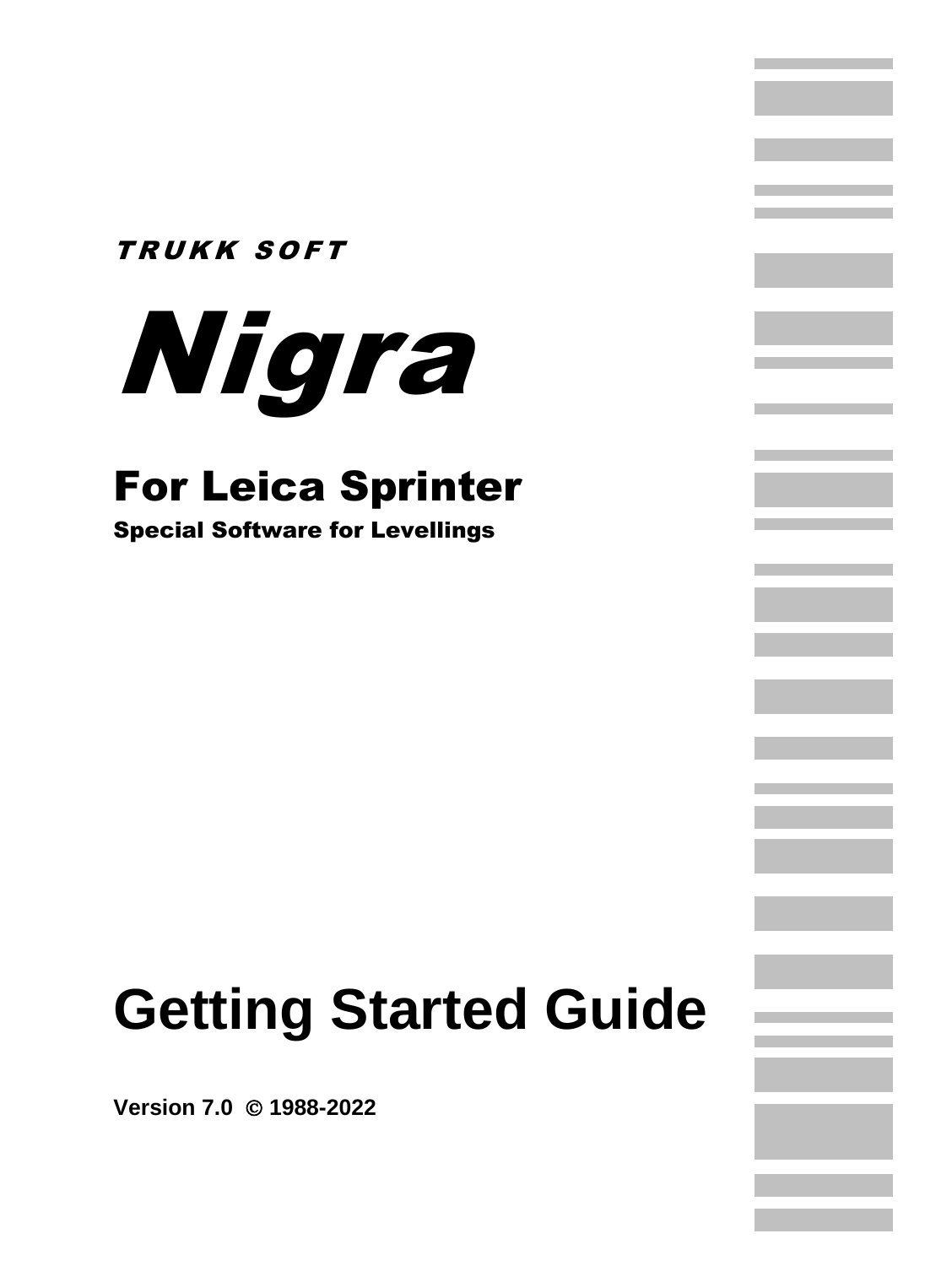#### **Nigra Special Edition for Leica Sprinter**

All trade and product names are trademarks or registered trademarks of the respective producer.

Nigra is a registered trademark of Trukk Soft. The program and manual are both protected by law. The program may be copied for back-up purposes only. Reprints and copies of the manual are allowed for the own personal requirements. The use of the program is only allowed on the conditions of the license.

Nigra is the Windows version of the DOS software Delta.

Copyright © 1988-2022 Trukk Soft, Paracelsusstraße 49, 53757 Sankt Augustin, Germany

e-mail: [mail@trukksoft.de](mailto:mail@trukksoft.de)

[https://www.trukksoft.de](https://www.trukksoft.de/)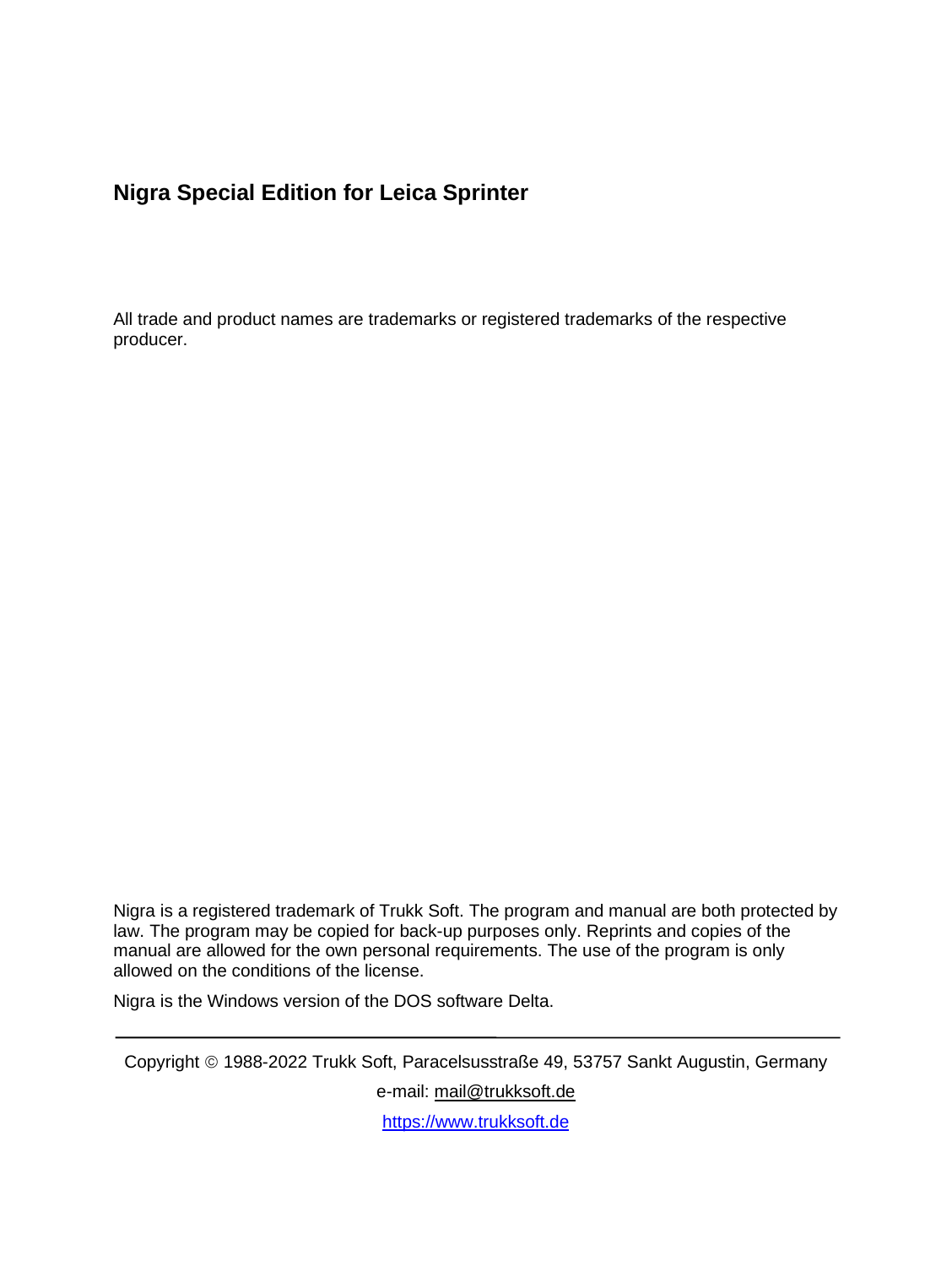### **Table of Contents**

<span id="page-2-0"></span>

| 1              |     |  |
|----------------|-----|--|
|                | 1.1 |  |
|                |     |  |
|                | 1.2 |  |
|                | 1.3 |  |
|                | 1.4 |  |
|                | 1.5 |  |
|                | 1.6 |  |
|                | 1.7 |  |
| 2 <sup>1</sup> |     |  |
|                | 2.1 |  |
|                | 2.2 |  |
|                |     |  |
|                | 2.3 |  |
| 3 <sup>1</sup> |     |  |
|                | 3.1 |  |
|                | 3.2 |  |
|                | 3.3 |  |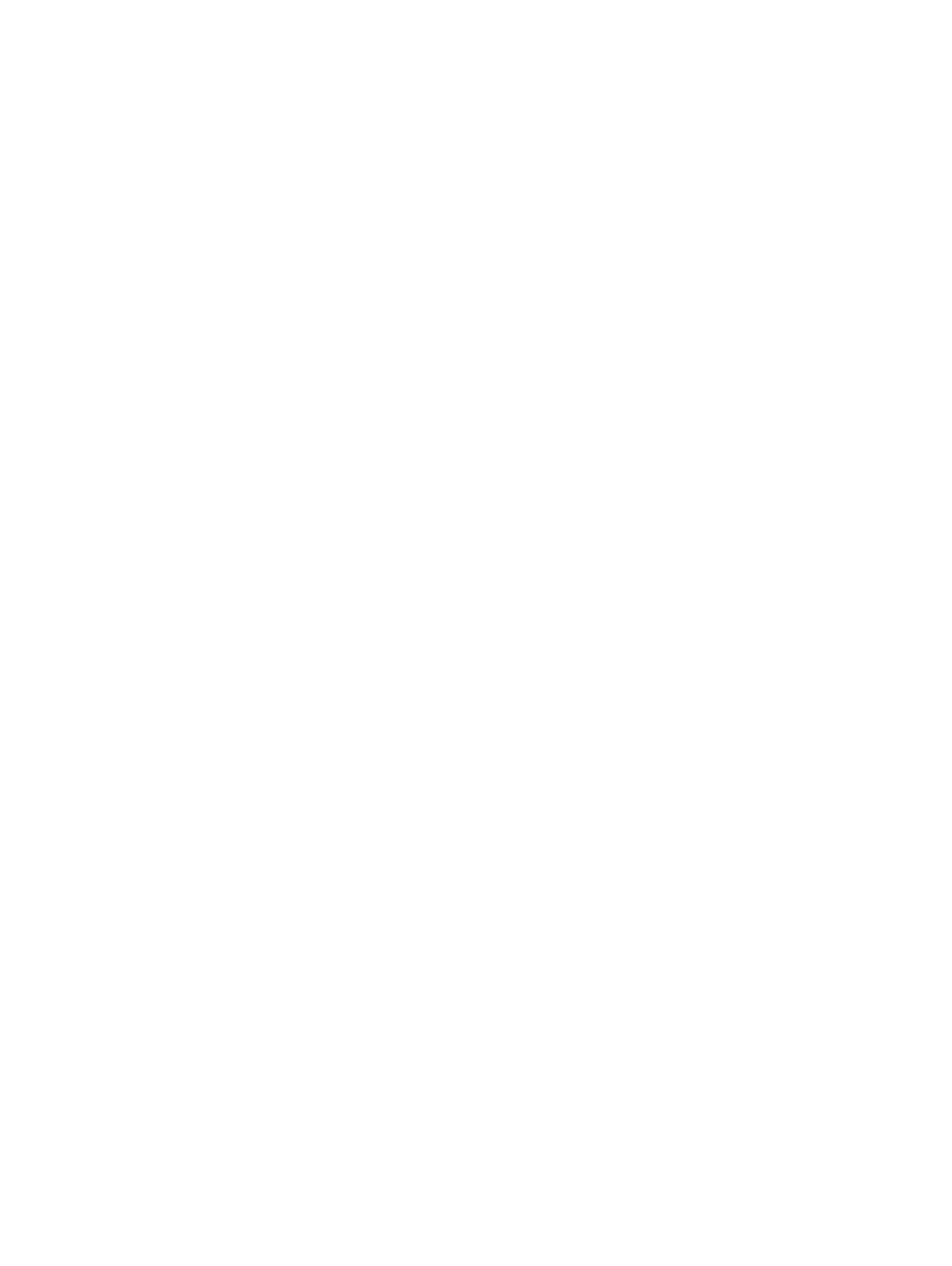# <span id="page-4-0"></span>**1 Introduction**

#### <span id="page-4-1"></span>*1.1 Manuals and Help*

The following information will help you to understand Nigra for Sprinter and work successfully. Nigra for Sprinter, your software for the evaluation of levellings.

**Getting Started Guide.** The book you are reading now. The *Getting Started Guide* contains a general overview, system requirements, installation instructions and first steps to use Nigra for Sprinter.

**Reference Manual.** The reference manual is available as .PDF file to read or print with Acrobat Reader. The manual contains detailed technical information for all items of the Nigra standard version.

**Online Help**. To access the Nigra help, press the F1 key in Nigra**.**

#### <span id="page-4-2"></span>*1.2 Getting Product Support*

If you can't find an answer in the section **Questions and Answers** in the online reference or on our website [http://www.trukksoft.de,](http://www.trukksoft.de/) write an e-mail with your question to [mail@trukksoft.de](mailto:mail@trukksoft.de) or send a fax to 0049-2241-315954. We can only answer if your question is in English or German language.

#### <span id="page-4-3"></span>*1.3 General Overview*

Nigra for Sprinter is a special software for the evaluation of levellings performed with the digital levels Leica Sprinter 100M, 150M, 200M, and 250M.

Identical in construction to the Leica Sprinter are the levels Geozone Geomax ZDL 700 and Stonex D2.

**Nigra for Sprinter** encloses all features of the Nigra standard version, except the following:

Support of Leica NA, DNA and LS levels, support of Trimble, Sokkia and Topcon levels, evaluation of movements, creating of profiles, and creating a network file for Nivnet.

When **Nigra** is used in the following, **Nigra for Sprinter** is always meant.

Nigra from version 6.0 runs under the operating systems Windows 7/8/8.1, 10, and 11.

Nigra has international features: The texts for all printouts are stored in separate data files and may be adapted by the user. Files for the languages English and German are included. Evaluations may be performed in meters, feet or inches.

The standard way of working in connection with the Leica Sprinter:

- Execute the levelling
- Transfer raw data to the PC
- Formatting of raw data into Nigra format
- Compute the data

The Nigra **Height Database** in the Microsoft Access-Format can store approximately 10 Mio. points per job. There is an interface for the import of heights from any text files and for the export of heights in the ASCII format.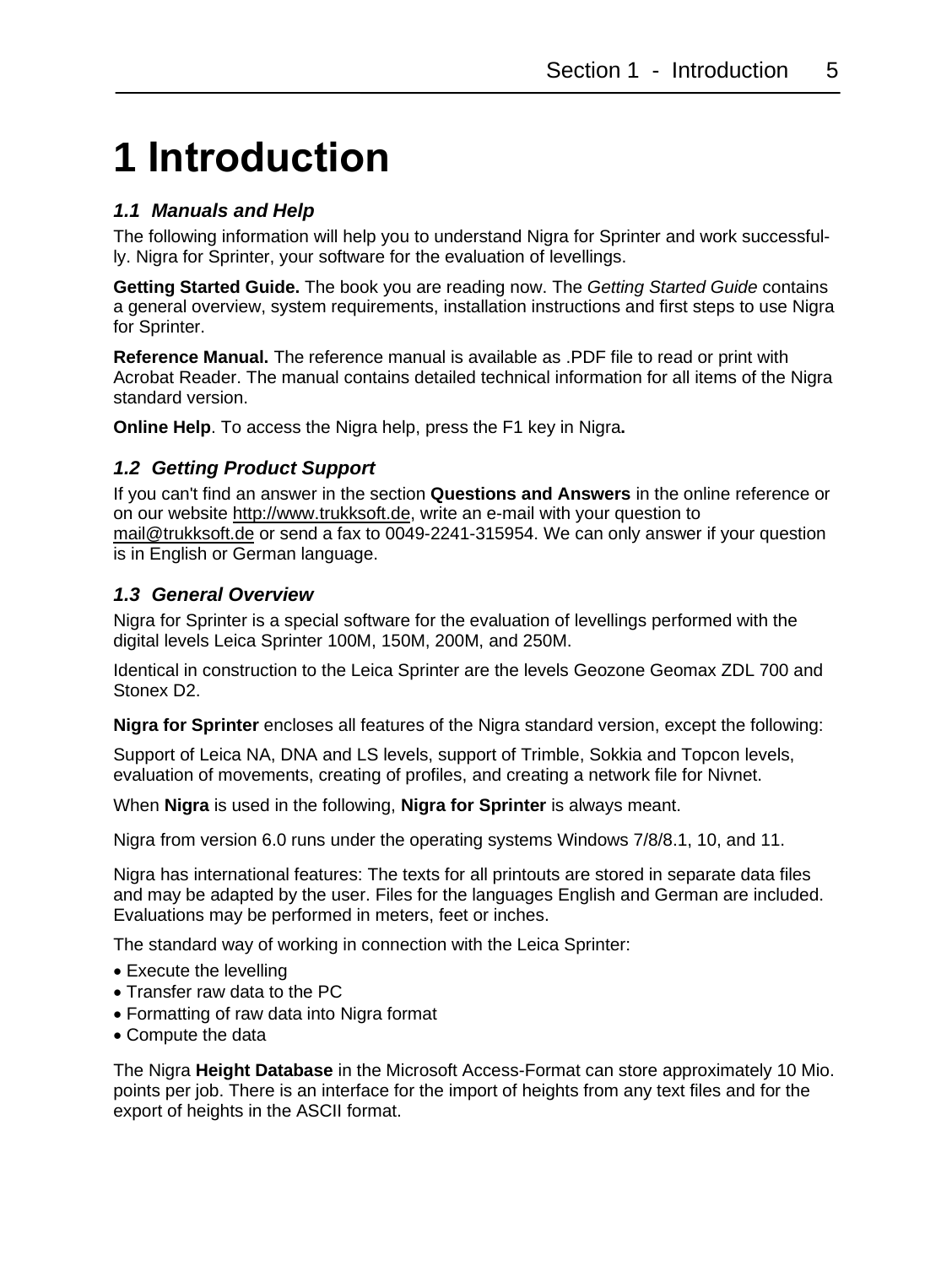#### <span id="page-5-0"></span>*1.4 Installing Nigra*

**Before installation:** Make sure that the latest Windows updates are installed on your computer.

Close all running applications. Insert the Nigra CD-ROM into the CD drive. If the Nigra setup does not start automatically, navigate to the appropriate folder, and run setup.exe.

Then click on the OK button. The installation starts.

If you got the Nigra setup from a download, unzip the zip file, and start setup.exe.

Follow the setup instructions on the screen. If you have already installed an older Nigra version, choose a different installation folder for Nigra version 7.0 and higher than for the earlier versions. This way you can continue to work with both versions in parallel for a while and gradually switch to Nigra 7.0.

When updating a Windows version of Nigra from 7.0, install Nigra in the same folder as the previous version.

Nigra requires the .Net Framework 4.7.2 or higher to run. If this is not available on your PC, it must be installed separately.

After the installation is complete, an entry is created in the Start menu and an icon on the desktop. Double-click on the Nigra icon to start Nigra.

**After installation:** The Nigra templates folder is installed by default in *c:\programs (x86)\nigra\templates*. Copy the complete folder to another location (drive or folder) where you have full access rights. Then change the template folder entry in Nigra under *Options, Program Configuration, Misc.* to the new folder.

*c:\programs (x86)\nigra = Nigra installation folder*

#### <span id="page-5-1"></span>*1.5 Uninstalling Nigra*

To uninstall Nigra, proceed as follows:

Click on the item **Settings** in the **Start** menu, then on **Control Panel**. Make a double-click on the icon **Add/Remove Programs**. In the box below select the line which contains the name of the Nigra software and click on the button **Add/Remove**. In the dialog box **Select Uninstall Mode** select **Automatic** and click the **Next** button. Then follow the description in the following dialog boxes.

All files installed by Nigra will be removed. Files which are created after installation of Nigra will not be deleted. Therefore, the Nigra folder will not be deleted. You can remove this folder manually after the uninstall procedure is finished.

#### <span id="page-5-2"></span>*1.6 Starting Nigra*

Start Nigra by clicking on the Nigra icon in the program's menu.

#### <span id="page-5-3"></span>*1.7 Quitting Nigra*

You quit Nigra by clicking on **Exit** in the **File** menu. Alternatively, you may quit Nigra by pressing the keys [Ctrl]+[F4] if all Nigra windows are closed.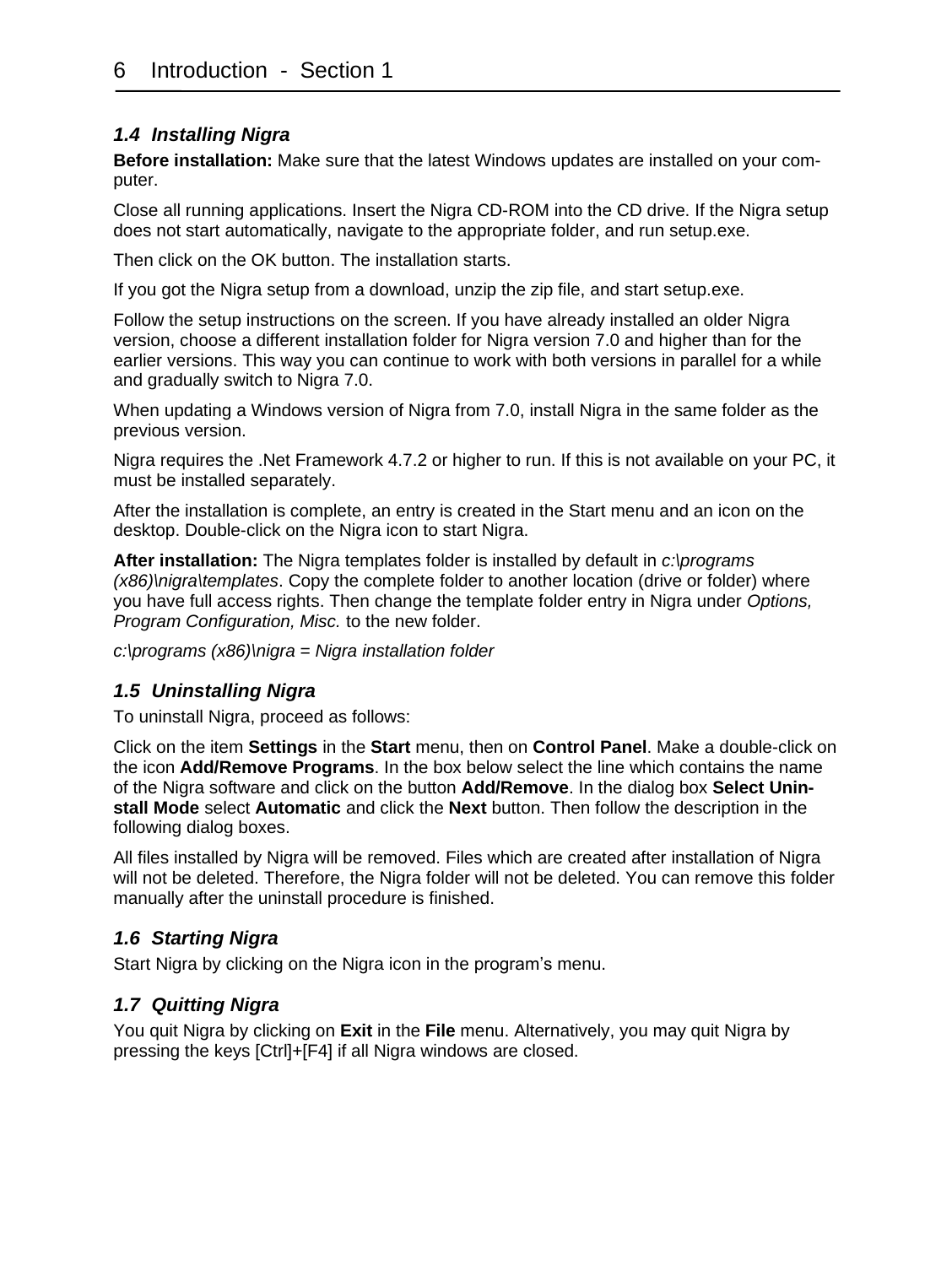## <span id="page-6-0"></span>**2 First Steps**

#### <span id="page-6-1"></span>*2.1 Setting Program Parameters*

When first starting Nigra, it is advisable to make some program customizations and alter the standard parameters. Select the **Program Configuration** item in the **Options** menu. The parameters are stored in the Windows Registry, separately for each user.

| <b>Program Configuration</b>                                                   |                                             |    | P        |
|--------------------------------------------------------------------------------|---------------------------------------------|----|----------|
| ,,,,,,,,,,,,,,,,,,,,,,,,,<br>Company Error Limits Programs<br>Name of company: | Misc.                                       |    |          |
| Miller & Co.                                                                   |                                             |    |          |
| Header graphics:                                                               |                                             |    |          |
| Graphics name:                                                                 | D:\Programm\Nigrawin.Net\Vorlagen\nigra.jpg |    | $\cdots$ |
| Graphics dimension:<br>Width (cm):<br>Height (cm):                             | 17<br>3                                     |    |          |
|                                                                                |                                             | OK | Cancel   |

**Setting Program Parameters**

The individual input fields have the following functions:

**Company -** Name of Company defines a header for all printouts (for example, company name and address).

**Header graphics** allows defining a graphics to be printed in the head of a printout (calculation, movement list, etc.) in addition to the company name. Graphics name defines the complete file name of the graphics (including drive and folder). Alternatively, you can doubleclick on the input field or click on the button on the right side to open a selection dialog box.

In the field **Graphics dimension,** you can define the size of the graphic (width and height). If these values differ from the original graphic size, the graphic will be resized in the printout.

The graphic will be printed with right justification. If you print from the editor, the graphics will not be printed.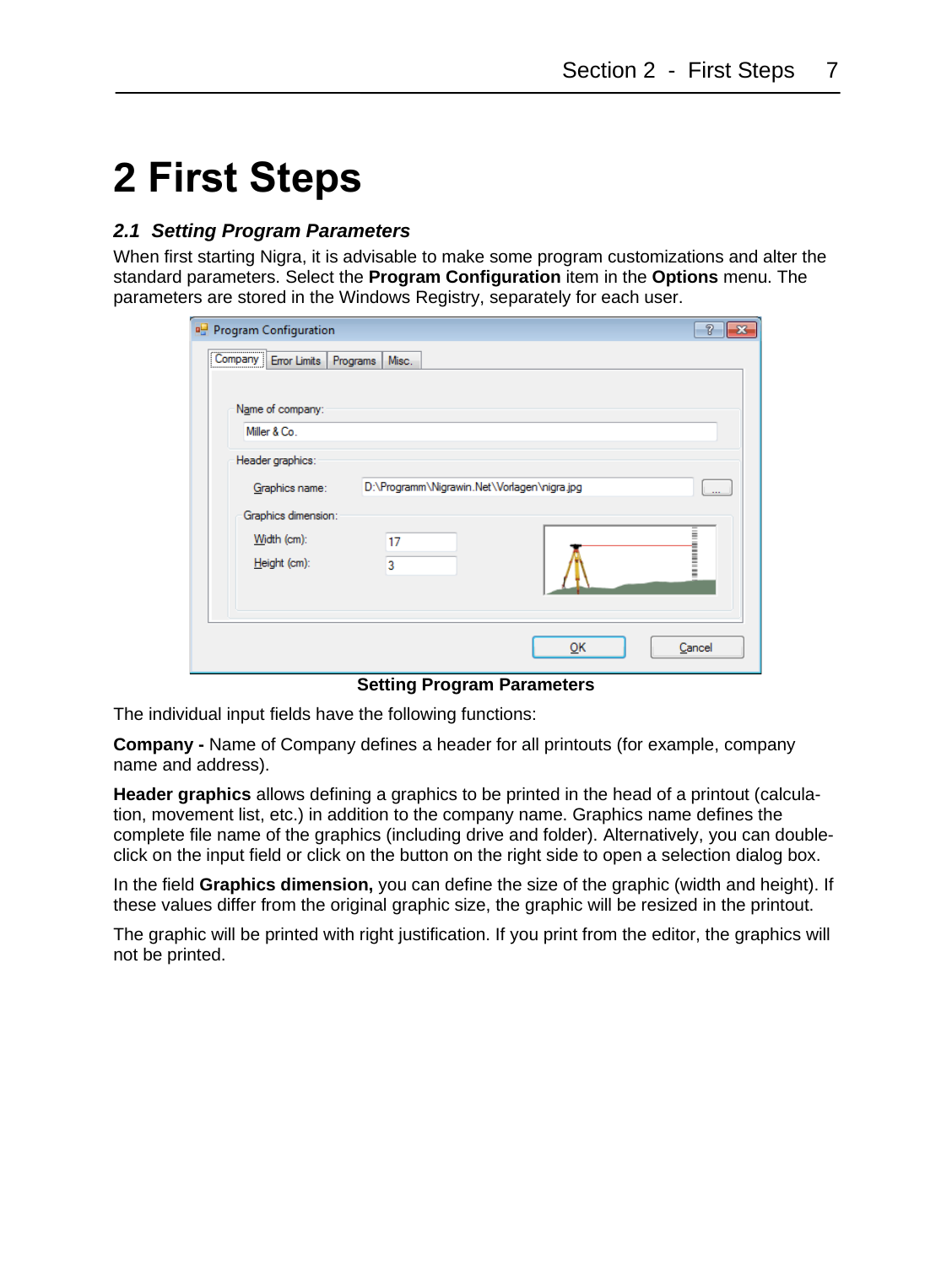#### **Error Limits:**

Error limits defines the boundary values according to the most used formula: (example of unit of measurement "meters")

Misclosure E (in mm) =  $a + b * \sqrt{D}$  (in km)

 $(a = constant error part in mm, b = systematic error part in mm, D = levelling distance in km)$ 

|  | Program Configuration                |                                                                      |                                      |    | 7<br>Ж |
|--|--------------------------------------|----------------------------------------------------------------------|--------------------------------------|----|--------|
|  | Company Error Limits Programs        | Misc.                                                                |                                      |    |        |
|  | Error Limits (levelling misclosure): |                                                                      |                                      |    |        |
|  |                                      | Example Formula: $E = +$ [a + b $*$ Sqrt(D)] mm   D = Distance in km |                                      |    |        |
|  | 1st class:                           | $2+2$ <sup>*</sup> Sqrt(D)                                           |                                      |    |        |
|  | 2nd class:                           | $2+3$ <sup>*</sup> Sqrt(D)                                           |                                      |    |        |
|  | 3rd class:                           | $2+4$ <sup>-</sup> Sqrt(D)                                           |                                      |    |        |
|  | 4th class:                           | $2+5$ <sup>*</sup> Sqrt(D)                                           |                                      |    |        |
|  |                                      |                                                                      |                                      |    |        |
|  |                                      | Admissible difference between forward and back levelling:            |                                      |    |        |
|  |                                      | Formula: $ZS = a^*D + b^* Sqrt(D)$ mm                                | $0.5^{\circ}D + 1.5^{\circ}S$ grt(D) |    |        |
|  |                                      |                                                                      |                                      |    |        |
|  |                                      |                                                                      |                                      | ок | Cancel |
|  |                                      |                                                                      |                                      |    |        |

The error limits for the four error classes can be defined in free formula style as a function of the levelling distance D, for example,  $2 + 3$ \*Sqrt(D). "Sqrt" means square root and D the levelling distance in km. In modification of this standard formula, you can also calculate, for example, the term  $2 + 3*$ Sqrt(D/2).

When reformatting the digital level raw data, you may choose the error class as required.

#### **Admissible difference between forward and back levelling**

When creating a network file with double levellings measured, the difference is calculated and compared with the permissible difference.

If you have chosen the unit of measurement "feet" or "inches", error limits will also be entered in these units.

#### **Programs:**

**Transfer programs for Digital Levels, Leica:** Here an entry is only required if you do not want to use the integrated Nigra data transfer. Enter the name of the transfer program supplied by your manufacturer, including file extensions.

**Editor name:** An entry is only required if you do not want to use the text editor integrated in Nigra. In any case, the editor must be a Windows program, for example, the word processor WRITE. The editor must be entered completely with drive and path, for example, c:\winnt\system32\write.exe.

A click on the buttons on the right will display a dialog box for selecting a program.

In addition to these program parameters, special parameters can be defined for each job. To do this, however, a particular job must be opened. How to open and start jobs is described in section 2.2.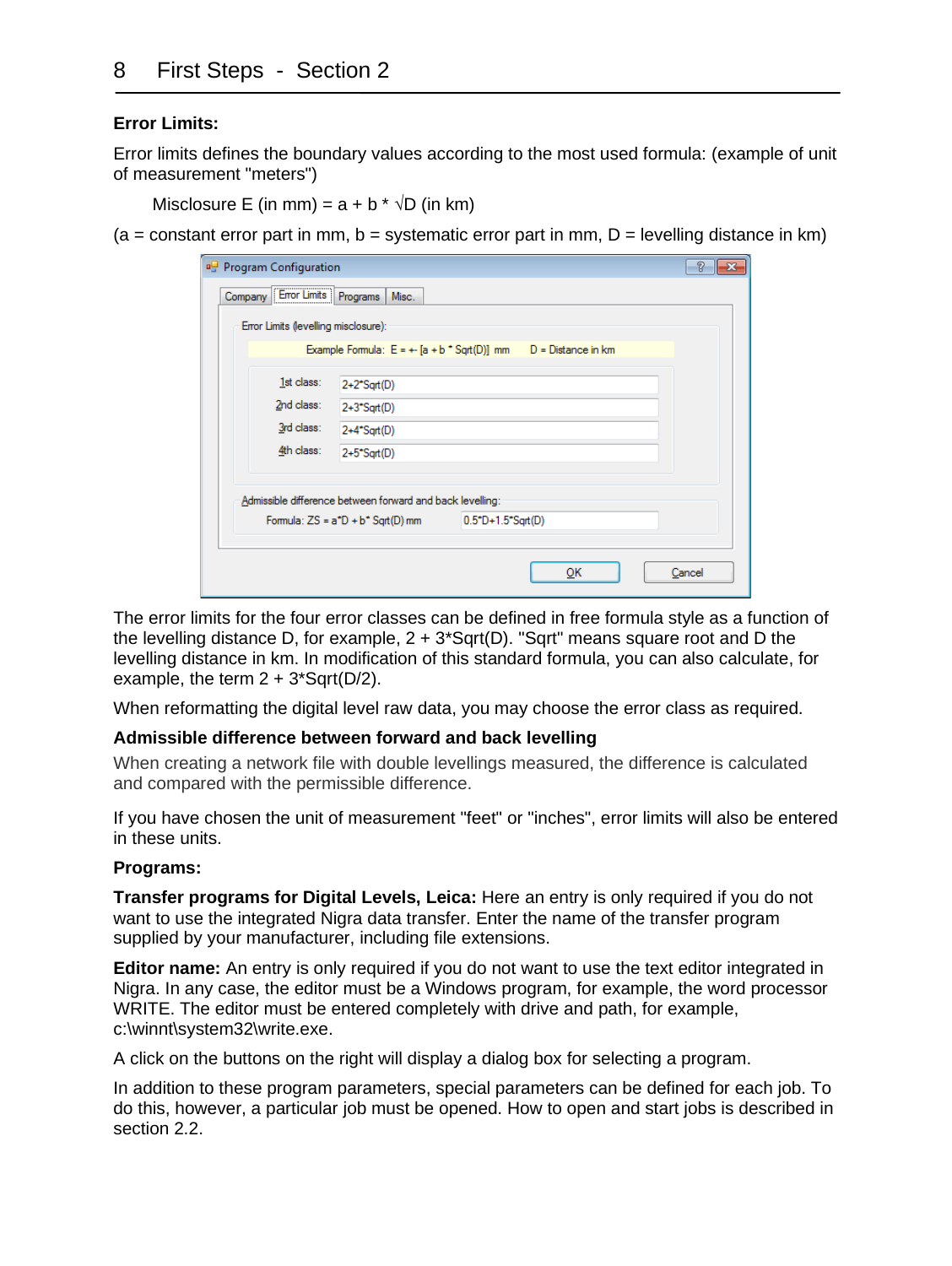| Miscellaneous (Misc.). |  |
|------------------------|--|
|------------------------|--|

| <b>Program Configuration</b>      |                          |                                    | $\mathcal{P}$ |
|-----------------------------------|--------------------------|------------------------------------|---------------|
| Company   Error Limits   Programs | Misc.                    |                                    |               |
| Program language:                 |                          |                                    |               |
| English                           | ▼                        | Nigra Background Color             |               |
|                                   |                          | $.DAT \rightarrow NIG$             |               |
|                                   |                          |                                    |               |
| Folder for templates:             |                          | D:\Programm\Nigrawin.Net\Templates | $\cdots$      |
| Job folder:                       | D:\Programm\Nigrawin.Net |                                    | $\cdots$      |
|                                   |                          |                                    |               |
|                                   |                          |                                    |               |
|                                   |                          | OK                                 | Cancel        |

**Program Language:** The language of Nigra (for menus, dialog boxes, and Help) can be switched between English and German. The texts for printings will not be hereby changed automatically.

**Nigra Background Color:** Defining the individual color for the Nigra background.

**.DAT** → **.NIG:** Changes all file extension in the current folder from .DAT to .NIG. From Nigra rev. 2.0, .NIG is the file extension for Nigra job files with measurement data.

**Folder for Templates:** With this function you choose a folder for the template files (english.lag, dinicode.txt etc.). The default folder created during the Nigra installation is c:\program files\Nigra\TEMPLATES.

Before using this option, create the new folder and copy all files from c:\program files\Nigra\TEMPLATES to this folder.

c:\program files\Nigra = Nigra installation folder

**Job folder:** With this entry you can choose a folder which will be shown while opening a project.

When all data have been entered, click OK.

#### <span id="page-8-0"></span>*2.2 Opening/New Job*

Nigra works job oriented. This greatly facilitates the subsequent handling of the program, as all operations, for example, calculations, refer to this job, and the required parameters and data files are created and selected automatically.

After starting Nigra, first create a new job or open an existing one. Choose from the **File** menu **Open/New Job ...**. You may start a new job in any given folder by entering a job name or choosing an existing job (with the file extension .NIG).



The job name will be shown, complete with the full path name, in the header of the Nigra window.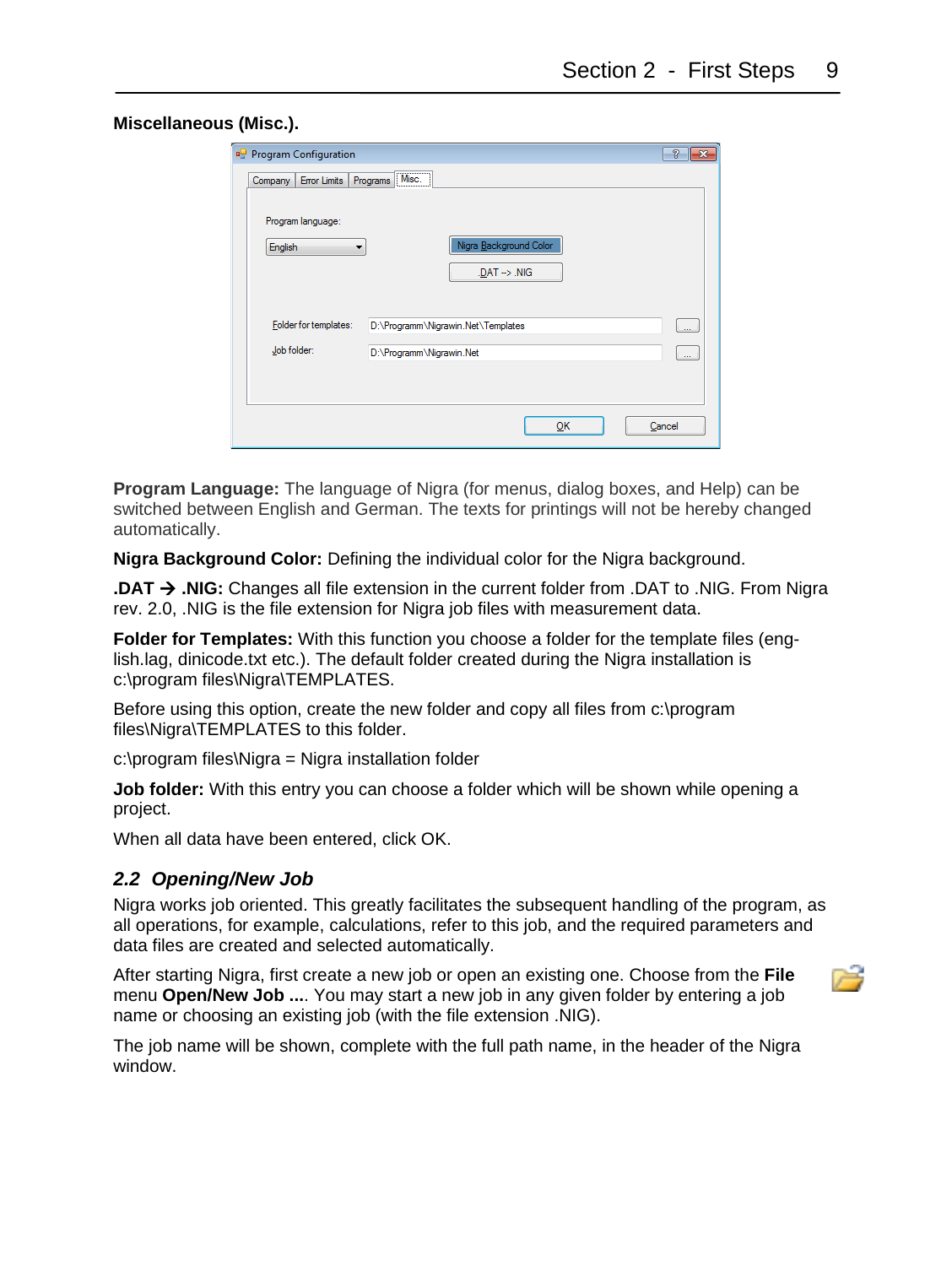

#### **Opening Job**

The last 6 jobs opened appear in the bottom item of the **File** menu. If you want to use one of these jobs, click on the desired item.

Several jobs may be processed within one folder. Larger jobs, however, should always be processed in a separate folder.

When setting up a new job, a file is opened with the chosen job name and the file extension .NIG with the following contents:

```
ROptional text for job description up to column 72 
x23456789012345678901234567890123456789012345678901234567890123456789012 
x 1 2 3 4 5 6 7
xDistance<--- Back Side Fore ---><--- Point Number --->
```
In this file your measurement data will be stored, and it is the basis for batch processing. The first four lines are for a better orientation, in case measurement data must be edited. Accidental deletion of this lines is of no importance for further processing.

Apart from these job files there are also job-unconnected files, for example, the raw data after transfer to the PC. They will be allocated to a job only after being reformatted into the Nigra format.

#### <span id="page-9-0"></span>*2.3 Individual Configuration*

The individual configuration (in the **Option** menu, item **Job Configuration**) enables the user to adapt the program configuration to his special job.

The individual configuration is valid for the job in use and all further jobs to be processed in the same folder. With this configuration you may, for example, define the units of measurement (meters, feet, inches), the country-specific file for the printouts or other preset parameters.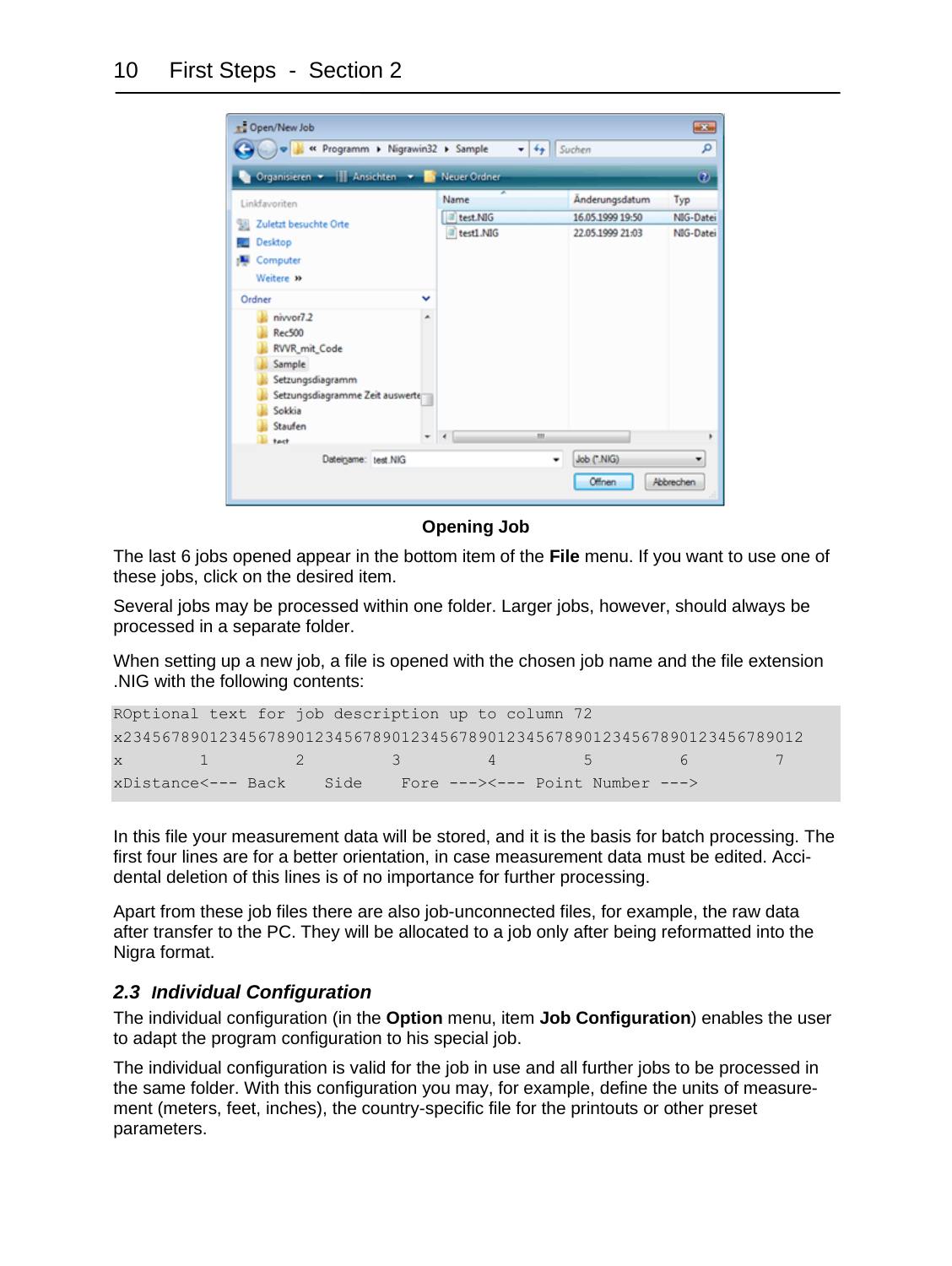If you create a job in a new folder, the last used job parameters are transferred to the new folder.

| Job Configuration                                                                                                                                                                    | $\mathcal{P}$<br>$-23$                                                       |
|--------------------------------------------------------------------------------------------------------------------------------------------------------------------------------------|------------------------------------------------------------------------------|
| Header Data   Parameters   Indiv. Config.   Calendar                                                                                                                                 |                                                                              |
| V Reorganize calculation no. automatically<br>Show point no. extension for digital levels<br>Print header graphics<br>60<br>싂<br>Lines per page for calculations, height lists, etc. |                                                                              |
| Text file for printouts:<br><b>DEUTSCH.LAG</b><br>GLISH LAG<br>F<br>DEUTSCH.LAG<br><b>ENGLISH.LAG</b><br>Update Text Database                                                        | Units of measurement:<br>O Meters (m)<br><b>Eet (ft)</b><br>Inches (in)<br>∩ |
|                                                                                                                                                                                      |                                                                              |
|                                                                                                                                                                                      | QK<br>Undo<br>Exit                                                           |

**Defining Individual Configuration**

#### **Reorganize calculations numbers automatically**

Check box activated: The running levelling calculation numbers are automatically renumbered after each reformatting of raw data.

If there are only a few levellings entered into your measurement data file, it is advisable to work with the automatic reorganization function. With very large data files it is advisable not to activate the box and to arrange reorganization with the menu item **Reorganize Calculation No.** from the **File** menu, if required.

#### **Show point number extension for digital levels**

Check box activated: Shows the input field for point number extension when reformatting raw data.

#### **Print header graphics**

Check box activated: Header graphics chosen in the program configuration will be used in all Nigra printouts.

#### **Lines per page for calculations, height lists, etc.**

Fixes the number of lines per printed page before Nigra performs a form feed.

Recommended settings for the selected font Courier New, 10 points: 60 lines per page. The extra lines required for a selected header graphic Nigra automatically considered when creating the file.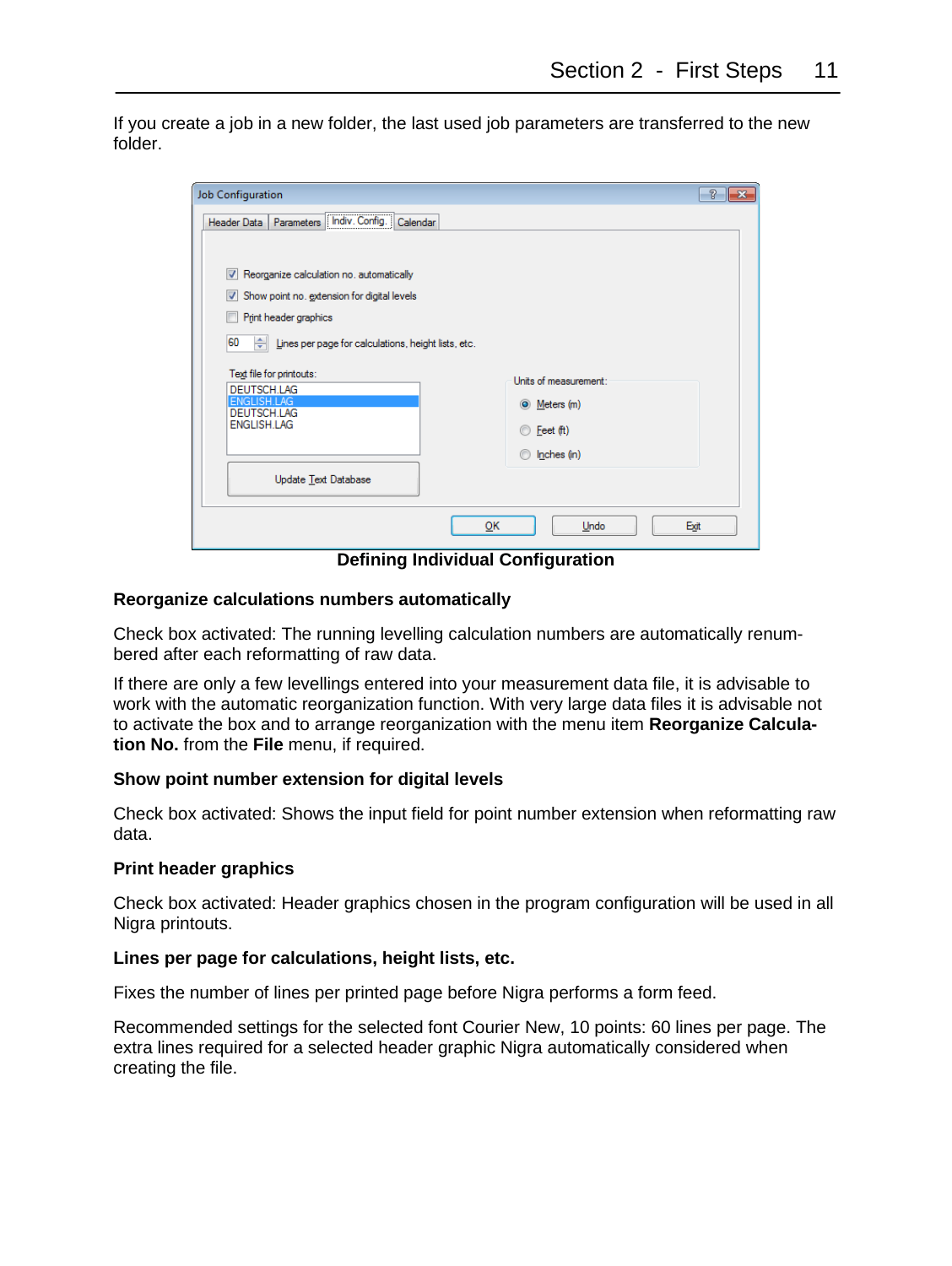#### **Text file for printouts**

All texts to be printed are taken from an ASCII file with the file extension .LAG. Standard files supplied with Nigra are DEUTSCH.LAG and ENGLISH.LAG. The files use the following format:

\* Point Number Height Calc.No. Diff. NC Date Comments 69,Point Number Height Calc.No. Diff. NC Date Comments

The syntax is: **running number, Text**. Lines starting with the asterisk (\*) contain comments and are skipped. In the example, the text (header for a height report) separated by a comma is allocated to the number 69.

If you want to alter texts, do not alter the supplied files DEUTSCH.LAG or ENGLISH.LAG, but copy them, for example, in the file ENGLISH1.LAG and alter the newly created file. In this way you will avoid that your texts will be overwritten by future Nigra updates. It is possible to create more language files using the same method and to select them in this dialog box.

Nigra does not work directly with the selected file \*.LAG, but with an automatically created file Text.XML. After a text modification, this file must be created new by clicking on the button **Update Text Database**.

#### **Note:**

*Self-created text files may have to be updated after the installation of a Nigra update. Compare your own file with the file ENGLISH.LAG or DEUTSCH.LAG.*

#### **Units of measurement**

Nigra operates with meters, feet, and inches. After program installation, the standard preset unit of measurement is always meters. In case you want to work with another unit, it can be defined in the dialog box **Units of measurement**.

When reformatting the raw data of the digital level, all measurement data are automatically converted into the chosen unit of measurement in case measurements were taken in another unit of measurement by mistake.

Although the height database originally uses meters as the unit of measurement, the in- and output of heights can alternatively be made in feet or inches (except heights on the screen).

Conversion factors for units of measurement:

```
Meter = \text{Feet*1200}/3937 Meter = \text{Inch}/39.37Fect = Meter*3937/1200 Feet = Inch/12Inch = \text{Meter*39.37} Inch = Feet*12
```
The unit of measurement feet above means 'US feet'. The Leica Sprinter also knows the unit of measurement 'international feet' (conversion factor meter in feet = 1/0.3048. When using this unit of measurement with a Sprinter and choosing meters in Nigra, the results will be wrong. When using 'international feet' with a Sprinter, choose feet in Nigra every time and don't change the unit of measurement.

## <span id="page-11-0"></span>**3 Levelling with Leica Sprinter**

For the evaluation of data measured with the Leica digital level Sprinter 100M, 150M, 200M, and 250M carry out the following steps: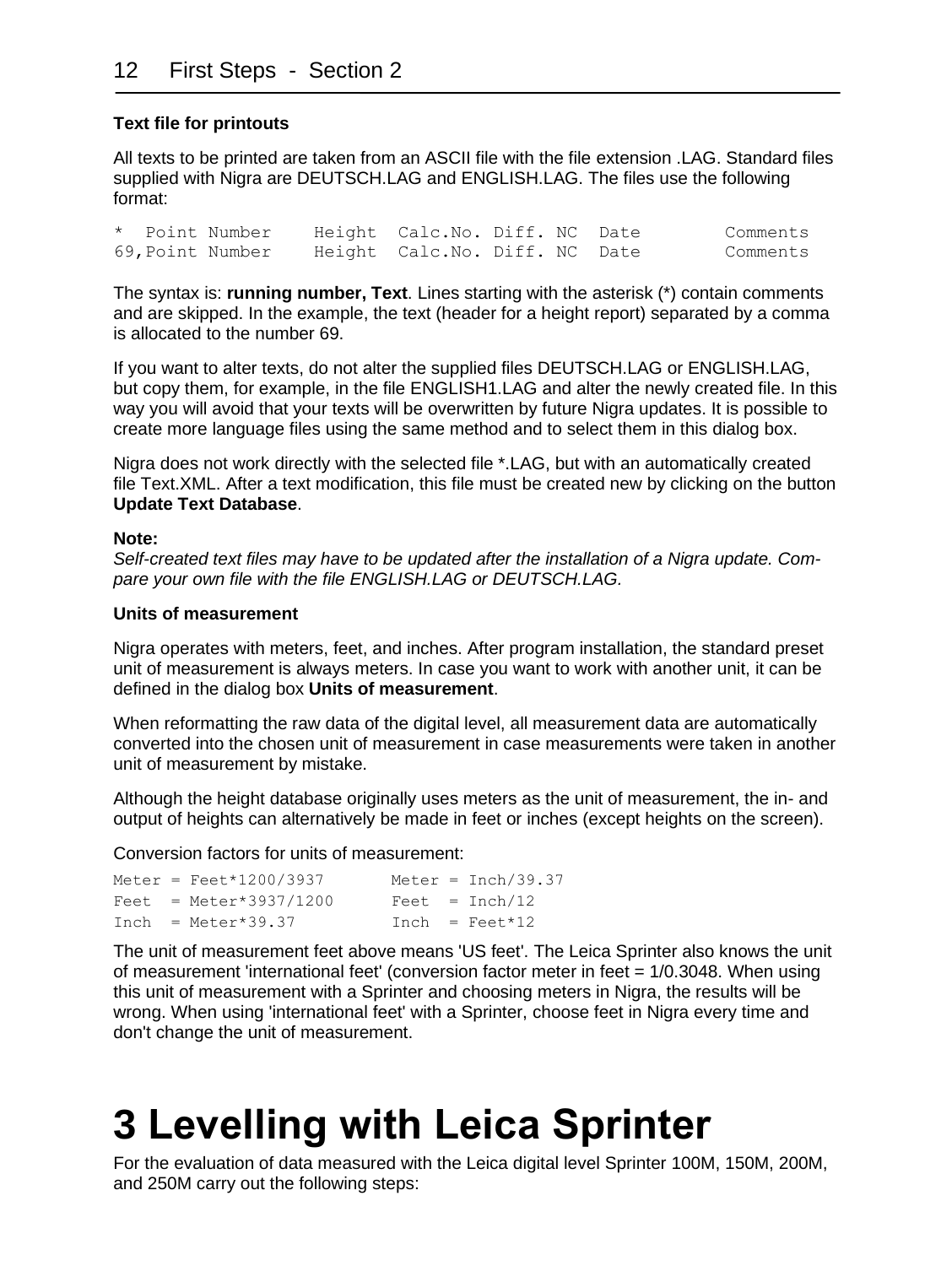- Transfer raw data to a computer
- Reformat raw data to Nigra format
- Enter heights of connecting points
- Start calculations

The point heights of the raw data file can also be transformed directly in the Nigra height file.

#### **Line Levellings with Sprinter since Firmware Version P01.01.03**

The Leica Sprinter since firmware version P01.01.03 (distributed from April 2006) supports line levellings with the observation sequences BF, BIF and BFFB.

Nigra recognizes automatically during reformatting to the Nigra format which observation sequence was selected. If you have measured more than one levelling, carry out the following:

Measure to the last connection point and then an additional (fictitious) measurement to a point with the number **A**. After them you can started a new line levelling. The last levelling must not be finished with the point number **A**.

#### **Free turning points**

These points can be measured with the point number 0 or 1, 2, 3, etc. (in case these numbers are not real point numbers). The point numbers 1, 2 ,3, ... can be eliminated during reformatting to the Nigra format.

**Line Levellings with Sprinter** (Firmware older than version P01.01.03)

Each single measurement with the Leica Sprinter is stored in the GSI format with the code number 330 = single measurement. No code for back-/foresight reading or side shot is stored.

To realize an evaluation as line levelling (also with side shots) certain conventions must be agreed on.

On the condition that no heights will be required in the field, line levellings can be made easy and quickly with the Leica Sprinter in connection with Nigra.

*- Power on Sprinter – it can be measured with or without entering of a reference height.*

*- Continue by pressing the MENU key, select 1. Enter PtNo, enter point number for the first connecting point and confirm with the MENU key.*

*- Perform a measurement to the first connecting point (for Nigra this becomes a backside) by pressing the red button on the right side of Sprinter.*

*If a reference point was first entered (with the ∆H key), the Sprinter shows*

#### *Meas. Target!*

*after the measurement to the first connecting point. Before the measurement of the next point first press the MENU key, enter the point number of the first measuring point (or foresight), confirm with the MENU key, and then press the red button on the right side.*

The next point is normally a foresight for Nigra. To measure a point as side shot, it is first necessary to measure a fictitious point with the point number **Z**, and then the side shot (also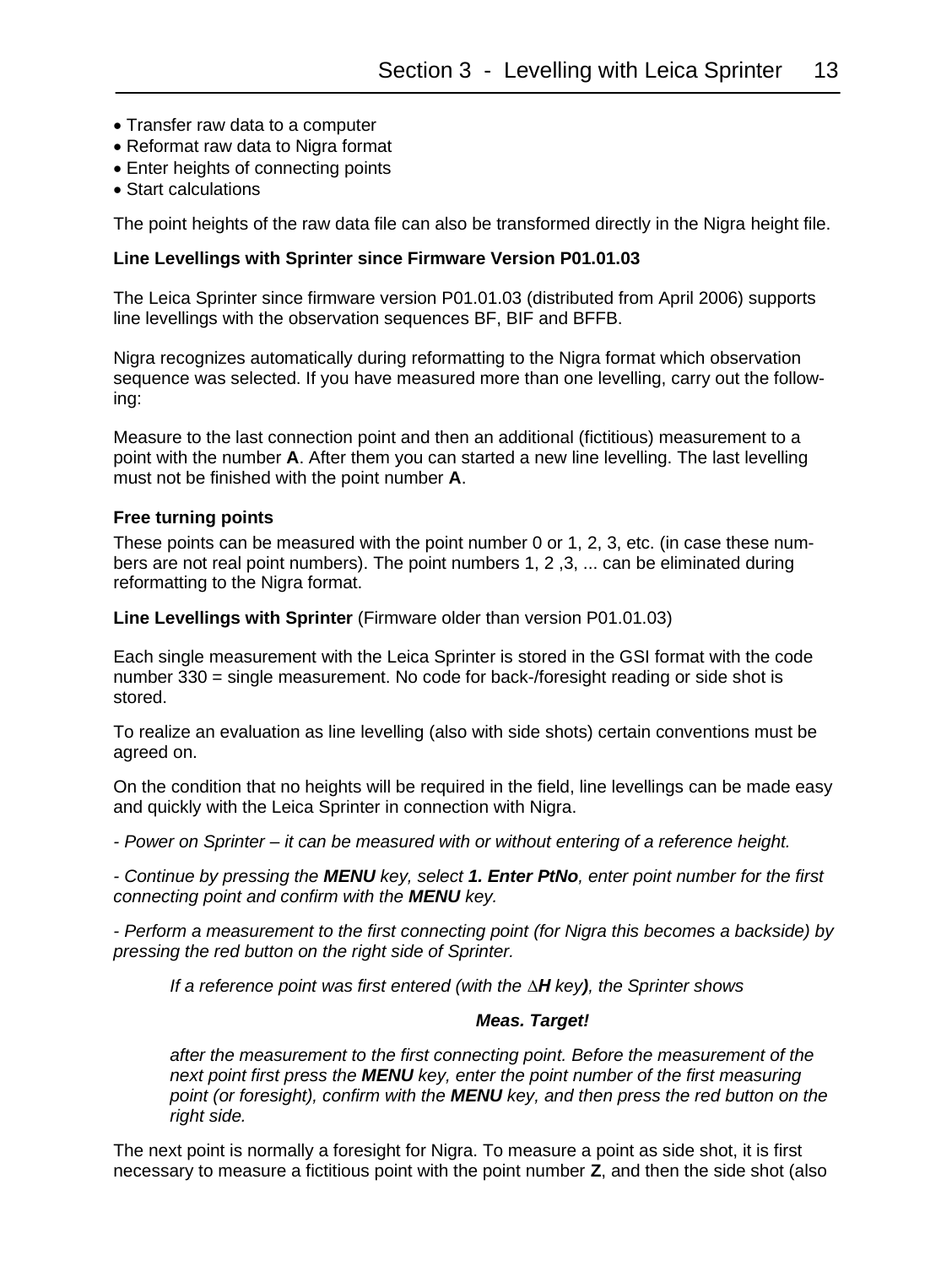multiple side shots). To confirm the measurement of side shots, measure again a fictitious point with the point number **Z** and then the next foresight.

#### **Changing the station:**

Press the **MENU** key to confirm the displayed point number of the last measurement. Afterwards measure the backside and continue the levelling as described before.

#### **Concluding a line levelling:**

Measure to the last connecting point and make another fictitious measurement to the point number **A**.

Afterwards a new line levelling can be started by entering a point number (new first connecting point). The last levelling need not be concluded with the point number **A**.

#### **Free turning points**

These points can be measured with the point number 0 or 1, 2, 3, etc. (in case these numbers are not real point numbers). The point numbers 1, 2 ,3, ... can be eliminated during reformatting to the Nigra format.

#### **Skipping data records**

If data records are already stored which you don't want to erase, register a fictitious point **A0** before beginning a line levelling. All data records until the point **A0** will be skipped when reformatting to the Nigra format. In the next chapter you will learn another method of how to skip data records.

#### **Summary:**

1<sup>st</sup> point measurement = backside to first connecting point 2<sup>nd</sup> point measurement = foresight 3<sup>rd</sup> point measurement = backside ..... etc.

n.- point measurement = last foresight

Then perform a point measurement to point **A** and go on with the next levelling.

#### **With side shots:**

```
1<sup>st</sup> point measurement = backside to first connecting point
2<sup>nd</sup> point measurement to point Z = then following side shots
3<sup>rd</sup> measurements of side shots
4<sup>th</sup> point measurement to point Z = end of side shots
5<sup>th</sup> point measurement = foresight
etc.
```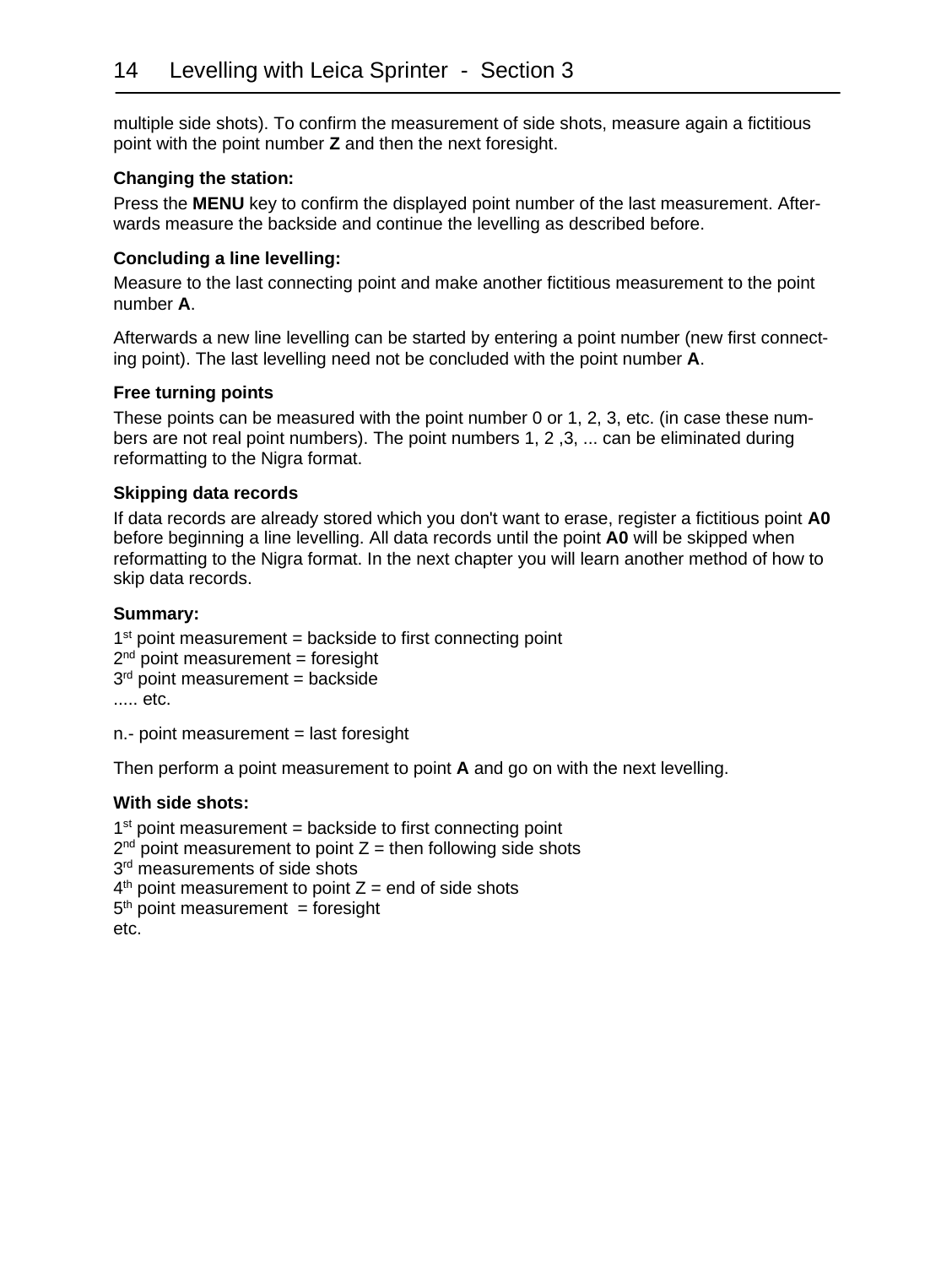#### <span id="page-14-0"></span>*3.1 Sprinter Raw Data* → *PC*

#### **Data transfer with the built-in serial com interface**

First connect Sprinter and the computer with the serial data cable.

In Nigra: Menu *Digital-Lev* → *Leica* → *NA/DNA/Sprinter Raw Data* → *PC* **...** In the Nigra dialog box:

| <b>P.</b> Data Transfer Periphery <--> PC                 |                                                                                            | P.<br>$\ x\ $                                                         |
|-----------------------------------------------------------|--------------------------------------------------------------------------------------------|-----------------------------------------------------------------------|
| Transfer direction:<br>Receive data                       | Send data                                                                                  |                                                                       |
| File name:<br>2-8-2012.gsi                                |                                                                                            | ш.                                                                    |
| Serial Interface:<br>COM1<br>۰                            | Baud rate:<br>19200<br>▼                                                                   | Line terminator:<br>CrLf<br>▼                                         |
| Protocol:<br>O None<br>Xon/Xoff<br>$\circ$ RIS<br>Xon/RTS | Transfer format:<br>8<br>Data bits:<br>۰<br><b>NONE</b><br>Parity:<br>▼<br>Stop bits:<br>▼ | Parameter file:<br>D:\Programm\Nigrawin.Net<br>\Vorlagen\Sprinter.PRF |
| Load parameters<br>Reading data records:                  | Save parameters                                                                            | Run<br>Cancel                                                         |
| Number of data records:                                   |                                                                                            |                                                                       |

#### **Transfer direction:**

Activate **Receive data** to receive data from the Leica Sprinter.

**Filename:** Enter file name for data you will receive (the file is stored in the job folder) or choose folder and file name by clicking the button on the right.

As a default, the date of the day without file extension is used.

**Do not define any file extensions which are in use by Nigra (.NIG, .MDB, .BER etc.)! Always use the standard file extensions** .GSI, .NA2 or .DNA for receiving data.

**Serial interface:** Selection of the serial interfaces Com1, Com2,... Com16. If a non-existing interface is selected, an error message is given out.

The other parameters can be loaded with the button **Load parameters.** Choose the file sprinter.prf from the Nigra template folder.

If all parameters are set correctly, click the **OK** button. In the field below of **Reading data records,** the command **Start data transfer at peripheral device – Waiting for data** appears.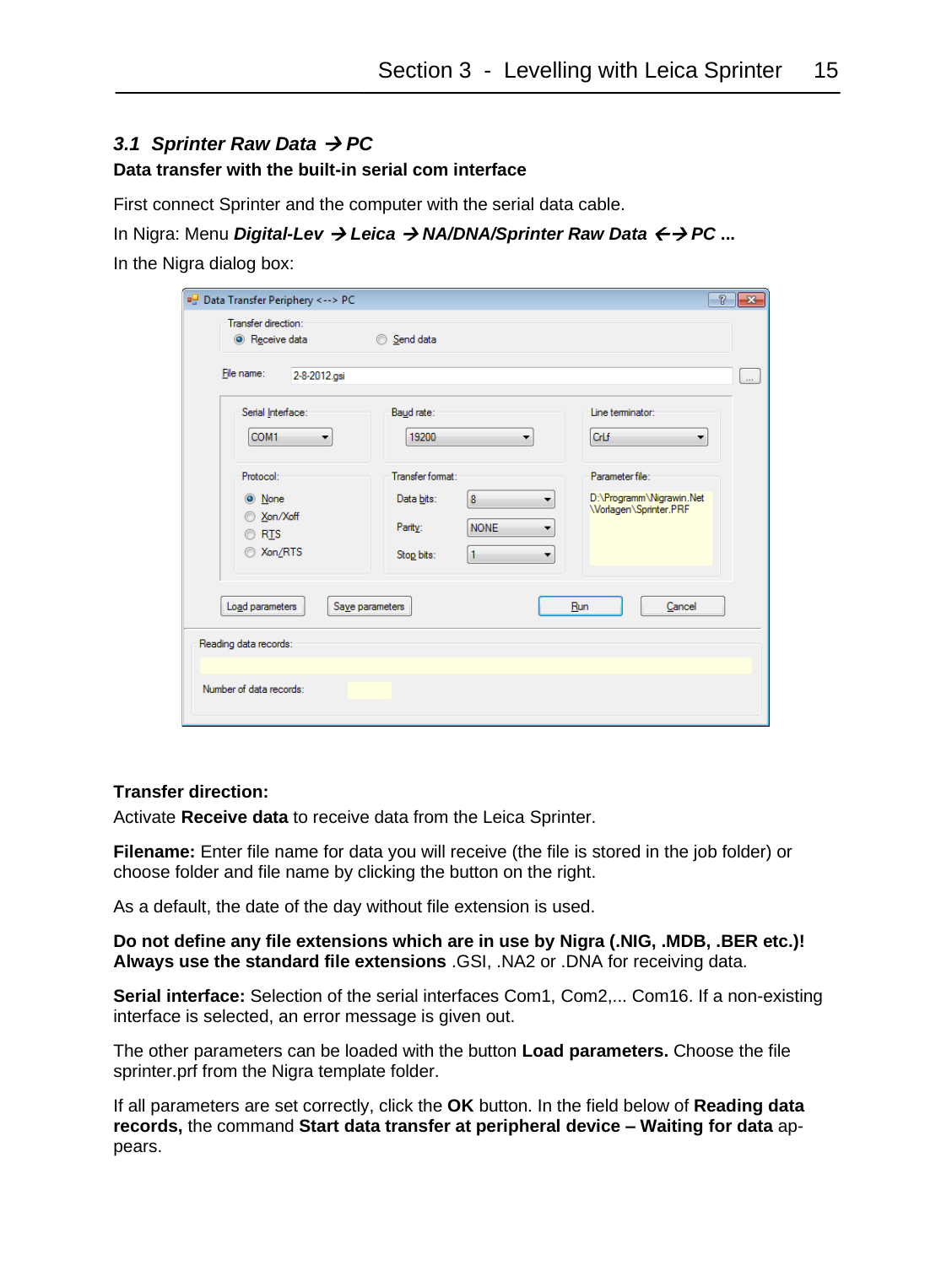On the Sprinter press *MENU* → *Settings* → *RS232* (and *12.* **RS232** respectively for elderly Sprinters) and set the Sprinter parameters *Baudrate, Parity, Stop Bit and Data Bit* to the same values as in the Nigra dialog box.

Now start the data transfer at the Sprinter: Choose *DataManager* → *Download Data* → *GSI* and start the data transfer with the **MENU** key.

The data transfer starts and finishes automatically after the last record set is transferred. The data transfer can be aborted by pressing the **Esc** key or clicking on the **Cancel** button.

The transferred data records will be shown in Nigra in the field **Reading data records**.

The Sprinter raw data can be transferred alternatively with the Leica software **Geo Office Tools**. In this case choose the format **GSI2**.

#### <span id="page-15-0"></span>*3.2 Edit Raw Data*

For editing Sprinter raw data before reformatting into the Nigra format. A dialog box to select a Leica raw data file appears.

#### <span id="page-15-1"></span>*3.3 Format Sprinter-GSI* → *Nigra*

The Sprinter raw data format cannot be computed directly by Nigra. By activating this menu item, raw data will be reformatted to the Nigra format.

In case you want to reformat your raw data in parts (if not signed with A0 during levelling), limit the reformatting with the letters **x** and **e** in the first column of a data record of the raw data file:

- **x** All data records will be ignored until the next x.
- **e** End of reformatting, the following data will be ignored.

Single data can be ignored by using an asterisk (\*) in the first column.

Example for a data record in format GSI-8:

 **Point no. Distance staff reading**

**11....**+00900111 **32**..00+00014570 **331.**06+00014960

The following word identification (WI) are used for levellings with Sprinter:

- 11 Point number
- 330 Staff reading (Measure Only)
- 331 Staff reading, backside (since firmware P01.01.03)
- 332 Staff reading, foreside (since firmware P01.01.03)
- 32 Distance to staff
- 83 Height of a point

Nigra also processed data who are created with the Leica DataLoader with the function **ASCII Data Listing** (file extension. txt). However, the GSI format should be preferred.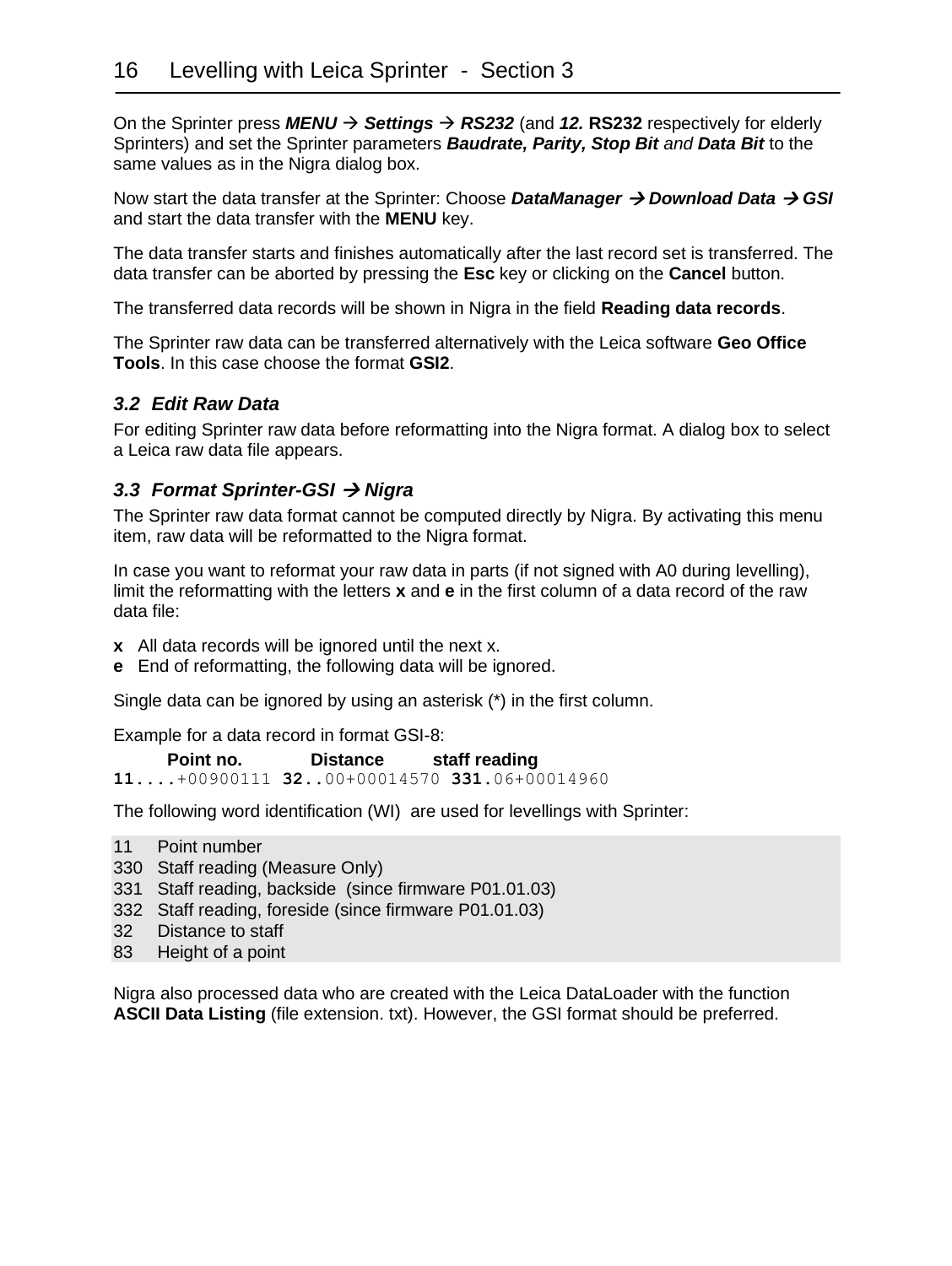#### **Nigra Formats**

After the selection of a raw data file, raw data can be transformed into two different Nigra formats:

- **Measurements** Transfer of measurement data in a batch file for calculations **- Height file** Transfer of levelled raw heights in the Nigra height file

| Format:                                                                | Point no. extension:                               |
|------------------------------------------------------------------------|----------------------------------------------------|
| 1st string:<br>Measurements<br>$\bullet$<br>Height file<br>2nd string: | Position from right:<br>Position from right:       |
| Change:<br>Header data<br>Parameters                                   | Remove tuming point numbers:<br>0<br>Run<br>Cancel |
| Reading data records:                                                  |                                                    |
| Number of data records:                                                |                                                    |

**Reformatting of Raw Data**

Select one of the following described data formats.

#### **Measurement Data Format**

Raw data, supplemented with header data and parameters, are transferred in the Nigra batch file.

**Only for Sprinter from firmware P01.01.03:** standard staff reading (Measure Only) with the word identification **330** are not transformed to the Nigra-format.

After selection of a raw data file click on the **Header data** button if you want to change header data. Explanations to header data are given the Reference Manual.

Press the **Parameters** button if you want to make some changes for parameters. Comprehensive explanations of parameters are given in the Reference Manual and in the following description.

Besides GSI data also text files in ASCII Data Listing format will be transformed to the Nigra format.

#### **Point Number Extension**

During measurements with Sprinter only 8-digit numerical point numbers can be registered. Because often more than 8 digits are necessary, Nigra allows point number extensions, which are performed during the reformatting of **Sprinter Raw Data → Nigra**. Sometimes, point numbers like 12.01, 12.02 etc. may be needed. These numbers can also be generated by the Nigra point number extension function from the numerically stored point number in the raw data format.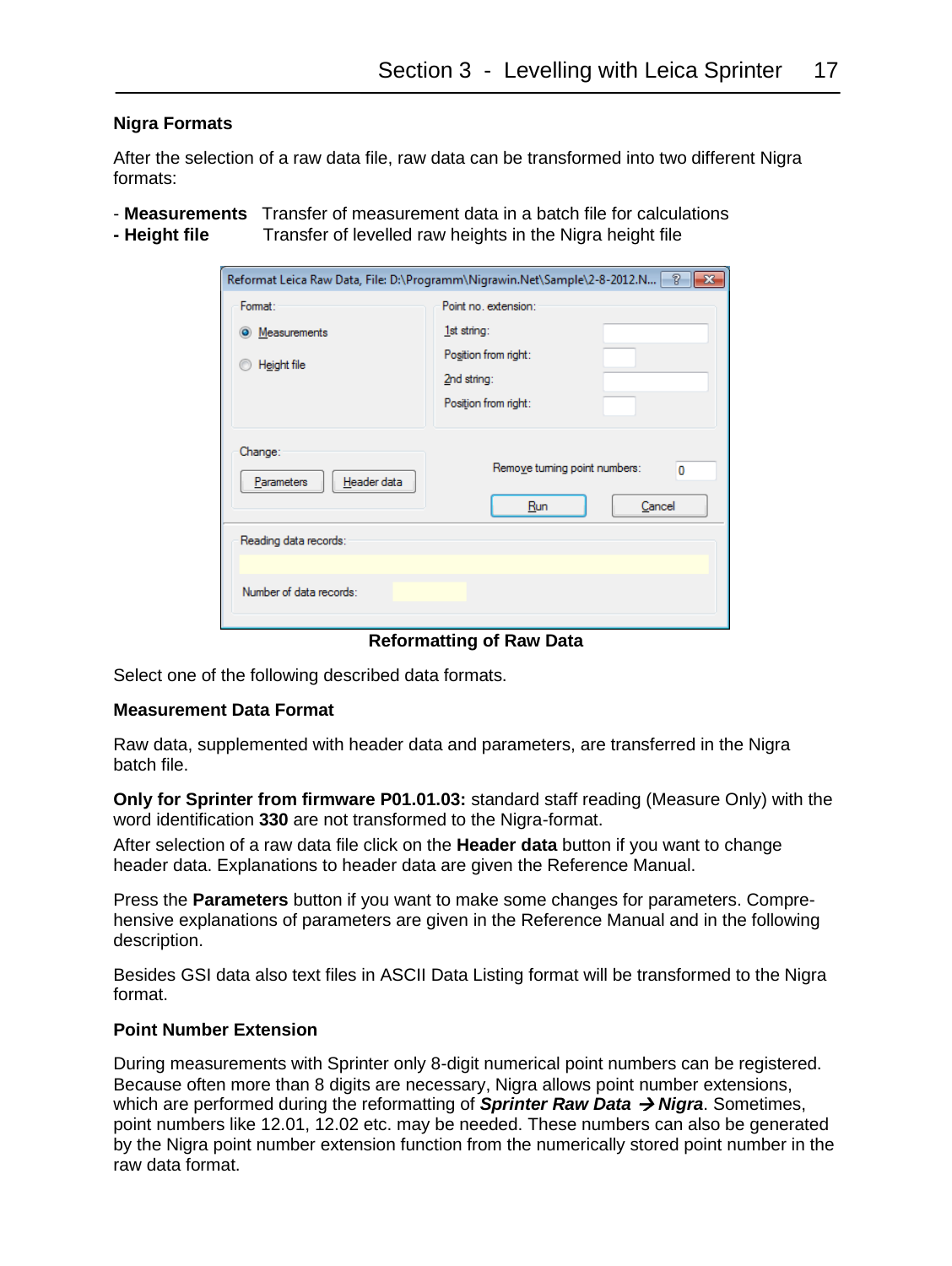The functions for point number extensions are only displayed if they are activated in the menu item **Job Configuration** (**Options** menu).

This method of point number extension is useful, if all point numbers of a file to be reformatted are to be extended with the same character, for example when adding the movement period.

After the entry of a character for the extension of the point numbers and the position (starting at the right) of entry, the original point numbers can be extended by any two alphanumerical character strings, i.e., insert numbers or letters, add, or set before.

The position from the right in the *second string* refers to the point number changed by the first character string.

Point numbers, which should not be changed, must be entered with a negative sign, for example -1248. If no point number extension is selected, the negative sign is stored together with the point number.

Examples:

Registered point number= *. ..-00000230 ...+00000123* 1st string= KD, position from the right = 0 or no entry

#### **New point number: 230 123KD**

Registered point number= *...+00056005* 1<sup>st</sup> string= . (point), position from the right = 3

2<sup>nd</sup> string= 25, position from the right = 7

**New point number: 25560.05**

Registered point number= *...+00000001* 1<sup>st</sup> string= Channel, position from the right = 4

**New point number: Channel001**

The negative sign (for points not to be changed) and leading zeros will be removed from the point number. Point numbers with more than 14 digits due to point number extensions are cut off from the left.

#### **Removing of free turning points** (turning points without numbers)

Free turning points can be registered with the number 0. Furthermore, it is possible to eliminate free turning points like 1, 2, 3, etc. by inputting a higher number in the field **Remove turning point numbers** during reformatting (only effective for format **Measurements**).

**Note:** The last connecting point must have a higher number!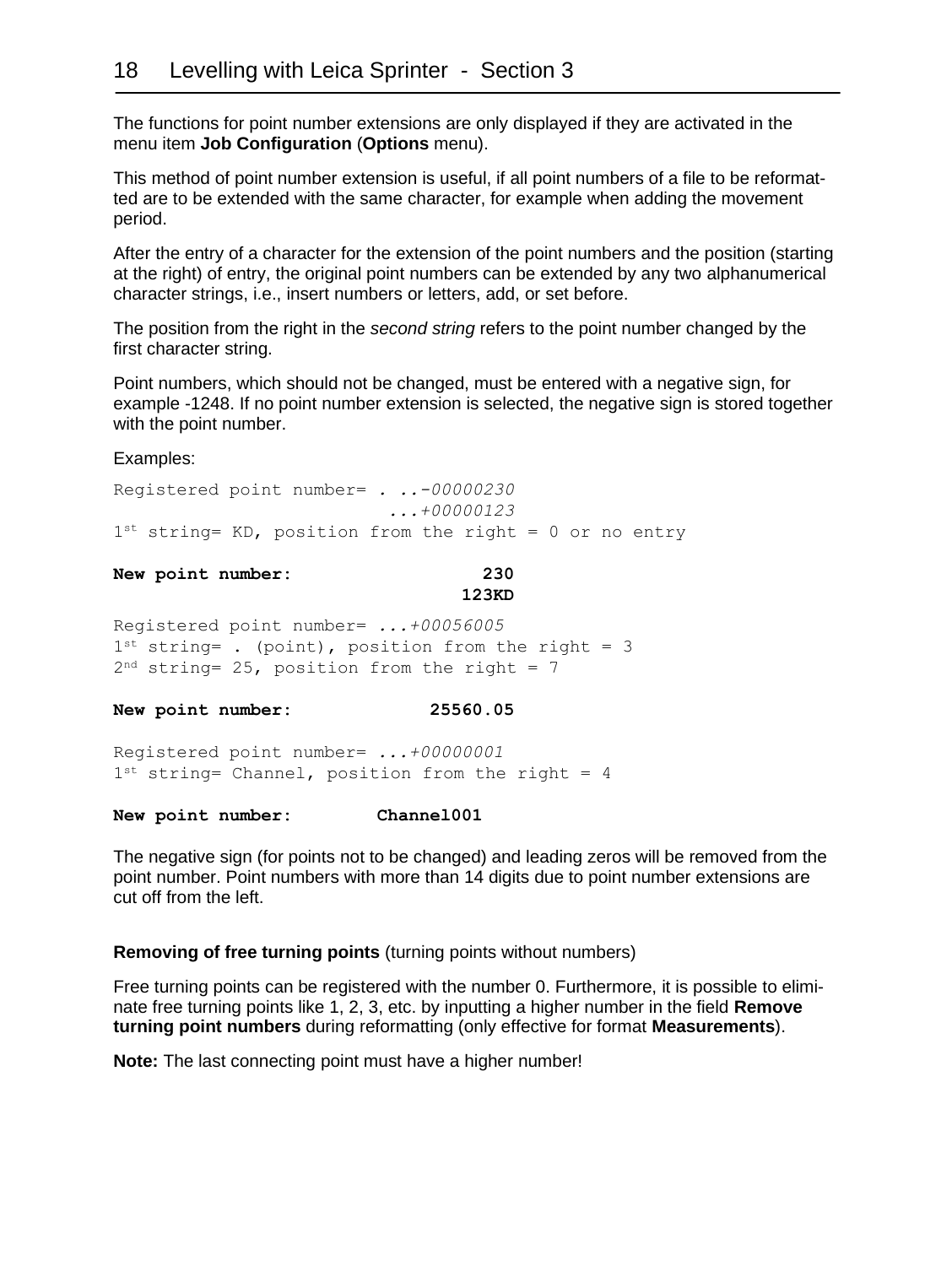#### **Defining Parameters**

| Header Data   Parameters   Indiv. Config.   Calendar<br>Levelling Method:<br>Observation sequence<br><b>BF</b><br>$\overline{\phantom{a}}$<br>Evaluation of side shots/tum. points<br>$\blacktriangledown$<br><b>V</b> With distances<br>Mean value calculation mode:<br>Error class:<br>Dec. readings:<br>Dec. heights:<br>수<br>3<br>÷<br>÷<br>14<br>14<br>- store new height<br>۰<br>new | Job Configuration | P<br>$\  \mathbf{x} \ $ |
|--------------------------------------------------------------------------------------------------------------------------------------------------------------------------------------------------------------------------------------------------------------------------------------------------------------------------------------------------------------------------------------------|-------------------|-------------------------|
|                                                                                                                                                                                                                                                                                                                                                                                            |                   |                         |
|                                                                                                                                                                                                                                                                                                                                                                                            |                   |                         |
|                                                                                                                                                                                                                                                                                                                                                                                            |                   |                         |
|                                                                                                                                                                                                                                                                                                                                                                                            |                   |                         |
|                                                                                                                                                                                                                                                                                                                                                                                            |                   |                         |
|                                                                                                                                                                                                                                                                                                                                                                                            |                   |                         |
|                                                                                                                                                                                                                                                                                                                                                                                            |                   |                         |
|                                                                                                                                                                                                                                                                                                                                                                                            |                   |                         |
|                                                                                                                                                                                                                                                                                                                                                                                            |                   |                         |
|                                                                                                                                                                                                                                                                                                                                                                                            |                   |                         |
|                                                                                                                                                                                                                                                                                                                                                                                            |                   |                         |
|                                                                                                                                                                                                                                                                                                                                                                                            |                   |                         |
|                                                                                                                                                                                                                                                                                                                                                                                            |                   |                         |
|                                                                                                                                                                                                                                                                                                                                                                                            |                   |                         |
| OK<br>Undo<br>Exit                                                                                                                                                                                                                                                                                                                                                                         |                   |                         |

**Defining Parameters**

#### **Levelling Method**

The method of levelling is consisting of the **Observation sequence** and the parameter **Evaluation of side shots/turning points**. Leica Sprinter supports line levellings with the observation sequence BF and BFFB. Nigra recognizes automatically with the help of GSIdata which observation sequence was selected.

If the button **Evaluation of side shots/turning points** is activated, the heights of side shots and turning points will be evaluated by batch file calculation. If not, a so-called line levelling will be defined. That is also valid, if line levelling BIF was selected.

**With distances** check box is activated: Distribution of misclosure is proportional to the distance.

**With distances** check box is **not** activated: Distribution of misclosure depends on the number of back- and foresights.

Stores value H00 for method of levelling in the batch file: method of levelling = 0 - levelling with side shots, measured in the sequence BF.

Reading sequence: B S S F S S .

#### **No evaluation of side shots/turning points:**

Defines a line levelling, i.e., in batch processing only the height differences and the distance sum from the starting- to the endpoint will be calculated. As method of levelling, value H10 is stored in the batch file: Method of levelling  $= 1$  - line levelling, measured in the sequence BF

Reading sequence: B F, no side shots.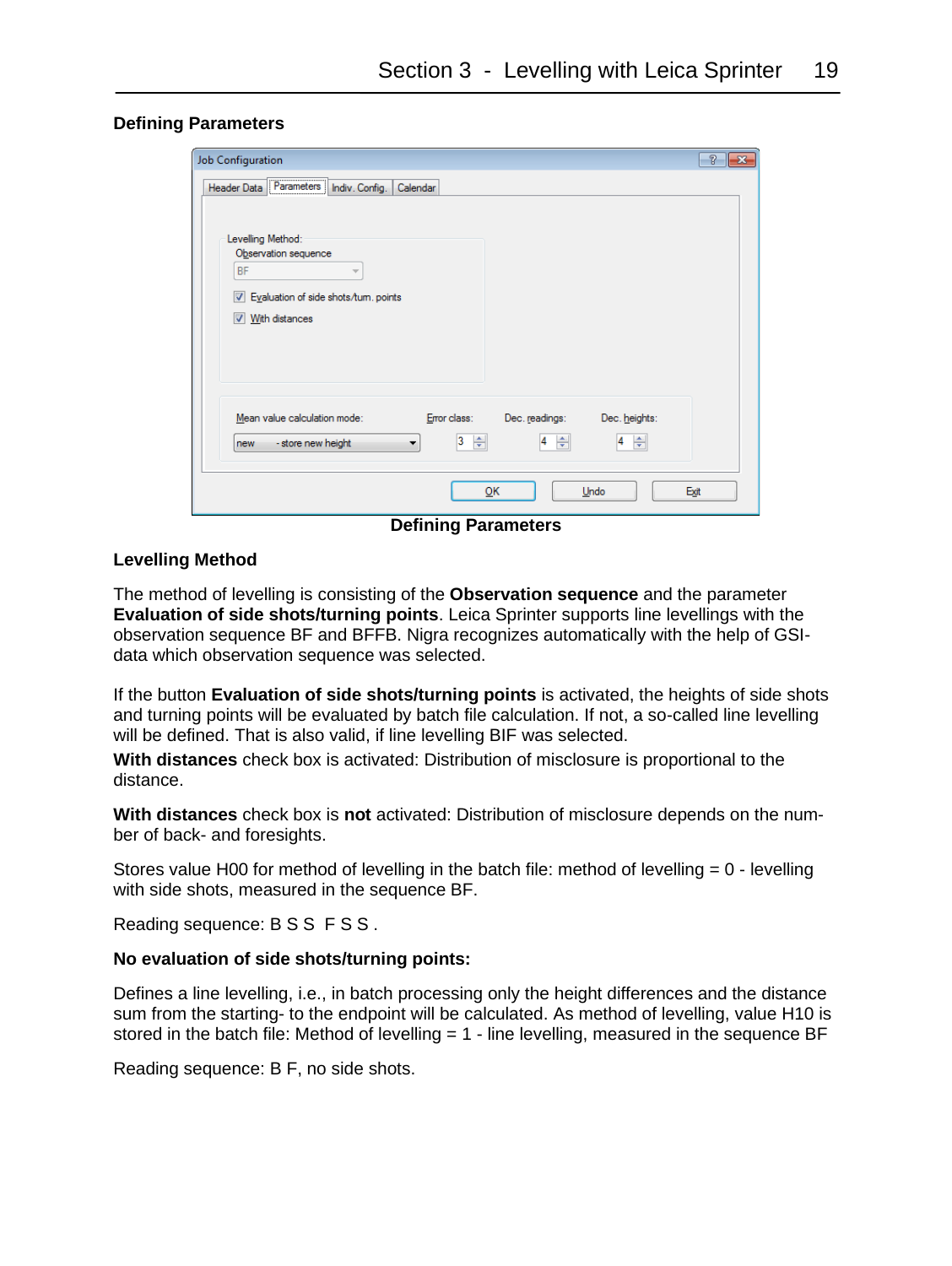#### **Decimal places**

眉

B

The parameters **Dec. readings** and **Dec. heights** have no influence on the reformatting of raw data, but on the calculation output.

#### **Start of Reformatting**

If all parameters are set correctly and header data are entered, start reformatting by clicking the **Run** button. Data are added to an existing measurement data file (file extension .NIG) of the current job.

Into the Nigra format can be transformed: point number, distance and staff reading (marked as backsight, side shot or foresight).

Staff readings are kept with all digits. Distances are rounded to 2 digits. If the measurement was performed in units different from the current Nigra unit of measurement, the measurement data will be converted automatically.

Before starting batch file calculations, enter the heights of connecting points (**Heights** menu) Ħ and start **Reorganize Calculation No.** (**Files** menu), if this has not been done automatically.

| <b>Batch File Calculations</b>                            |        |                                                                                                                                               |                                                                                      | T<br>$\mathbf{x}$ |
|-----------------------------------------------------------|--------|-----------------------------------------------------------------------------------------------------------------------------------------------|--------------------------------------------------------------------------------------|-------------------|
| From calculation no.:<br>To calculation no.:<br>Page no.: | 9      | Height File:<br>O Job<br><b>External</b><br>Central height                                                                                    | D:\Programm\Nigrawin.Net\Sample\Maritim.MDB                                          |                   |
| Run                                                       | Cancel | Options:<br>Delete old calculations<br>Delete new points<br>$\overline{\mathbf{v}}$<br>Stop, if error limit is exceeded<br>2<br>÷<br>수<br>1.0 | Error limit (in mm) for multiple measurements<br>Threshold factor for error messages |                   |
| Processing calcul, no.:                                   |        | Points:                                                                                                                                       | Errors:                                                                              |                   |

**Start of Batch Calculations**

By entering **From calculation no. - To calculation no.**, either a complete job or part of a job may be processed. With **Page no.**, any page number may be set as starting point.

All fixed-point heights are always searched in the height database of the current job. All newly calculated heights are also stored in this database.



You can print the calculation from the editor or close the editor and print with the print button.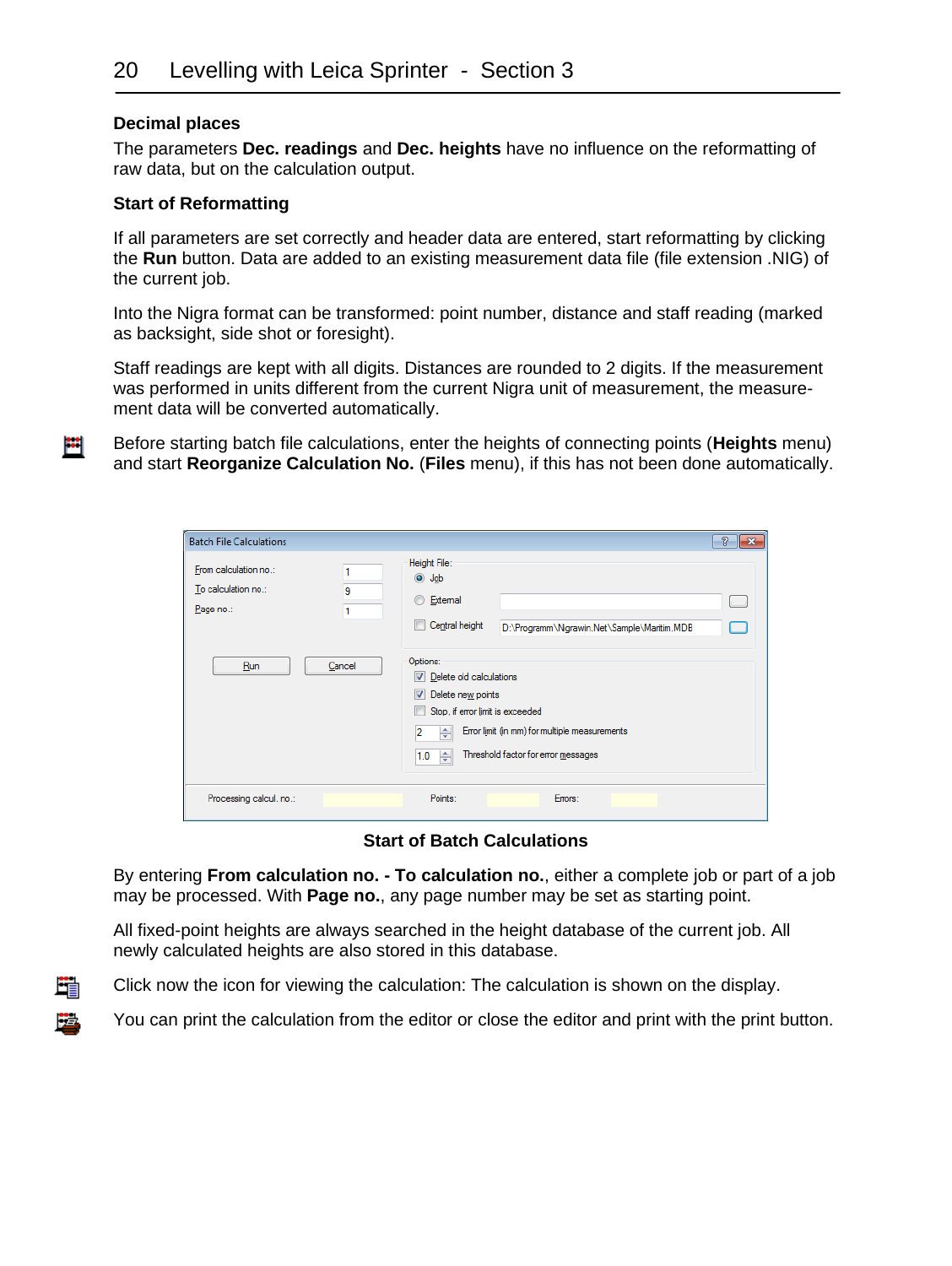#### **Format Height File**

The heights of all points in raw data, including start- and endpoints, are transferred into the height file. The date (maximum of 10 characters) and comments (maximum 30 characters) from header data are added. In contrast to the import of ASCII files, the set parameters **mean value** and **stop, if error limit is exceeded** are active here. Other parameters, for example method of levelling, are meaningless.

The default setting of the calculation number is 777777. If the mean value of points was calculated, a mean value calculation protocol is generated in the calculation file (**Calculate**  menu, item **View Calculations**).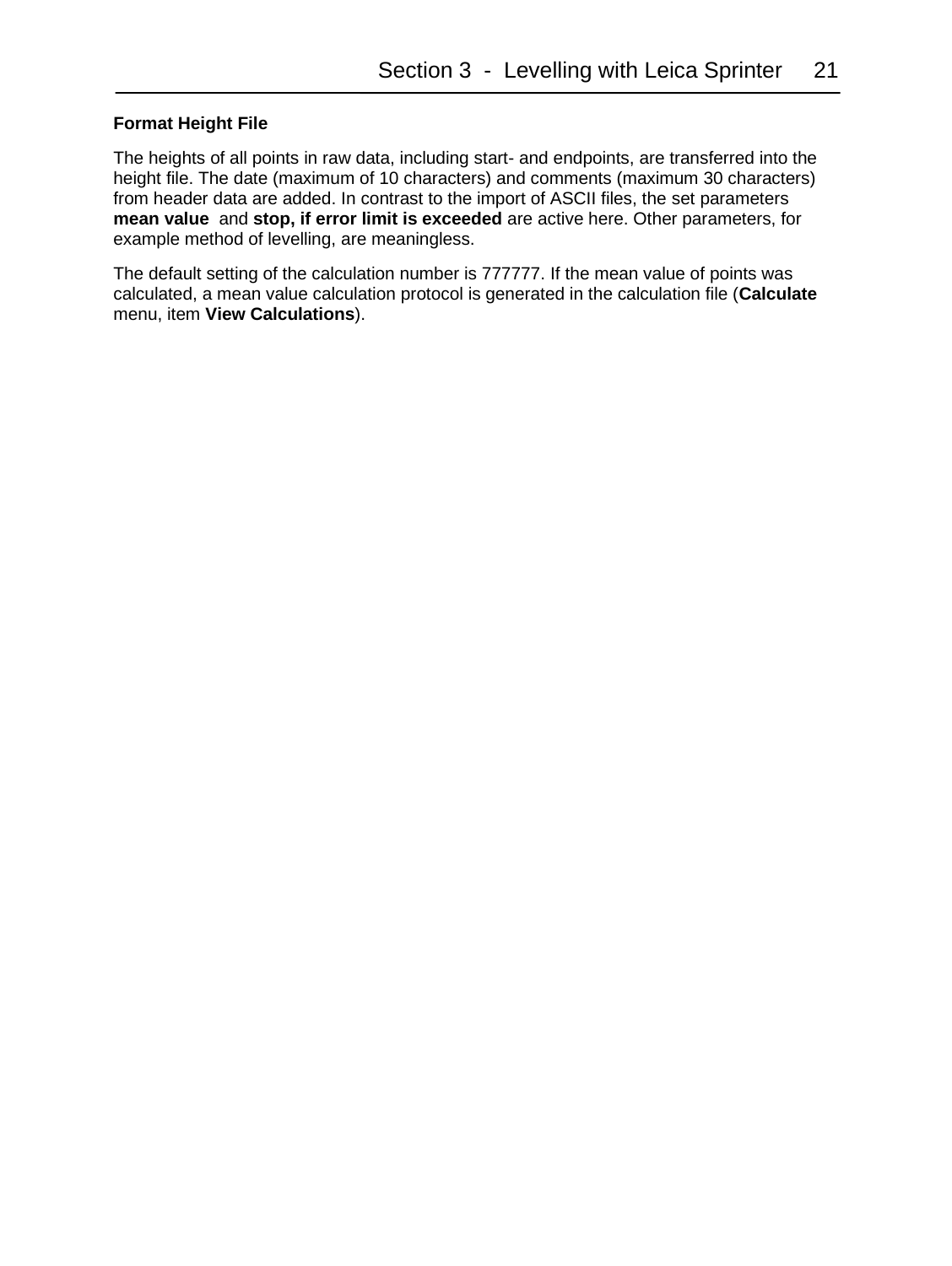#### **Example**

To conclude this section, a complete protocol of measurement data is presented. (Measurement with Leica Sprinter from firmware P01.01.03.)

#### **Sprinter GSI format:**

11....+00000200 32...6+00018619 331.06+00011283 ..... 11....+00002110 32...6+00038622 333.06+00003281 ..... 11....+00002111 32...6+00048622 333.06+00004282 ..... 11....+00002112 32...6+00058617 333.06-00005281 ..... 11....+00002113 32...6+00068616 333.06+00006281 ..... 11....+00000000 32...6+00078617 332.06+00008281 ..... 11....+00000000 32...6+00088621 331.06+00009280 ..... 11....+00000400 32...6+00098621 332.06+00010281 .....

#### **Nigra batch file:**

RTest measurement with Leica Sprinter x23456789012345678901234567890123456789012345678901234567890123456789012 x 1 2 3 4 5 6 7 xDistance<--- Back Side Fore ---><--- Point Number --> C1 HSankt Augustin Location H Location HTest Order H Order H12a Line H05/09/2010 Date Hsunny Weather HMeyer Observer HLeica-Sprinter Level H4 m Staff H Comments H Comments H00 2.Col.:0=Side,1=no Side,4=Line, 5=Level test \* 3.Col.:0=BF,BBFF,2=BFFB,4=BFBF,5=FBBF,4.Col.:a=altern. H1 Number of staff scales or readings H0 Scale constant for 2 staff graduations H7 Difference tolerance for two readings H1 Staff graduation 1=cm,feet,inches, 0.5=1/2cm H1 With distances, 1=yes, 0=no H4 Decimal places for heights in calculations H4 Decimal places for readings in calculations E03m E/Mean value/Error class/Unit of measurement D 1.86 b1.128300 200 D 3.86 s0.328100 2110 D 4.86 s0.428200 2111 D 5.86 s-0.528100 2112 D 6.86 s0.628100 2113 D 7.86 f0.828100 D 8.86 b0.928000 D 9.86 f1.028100 400  $E$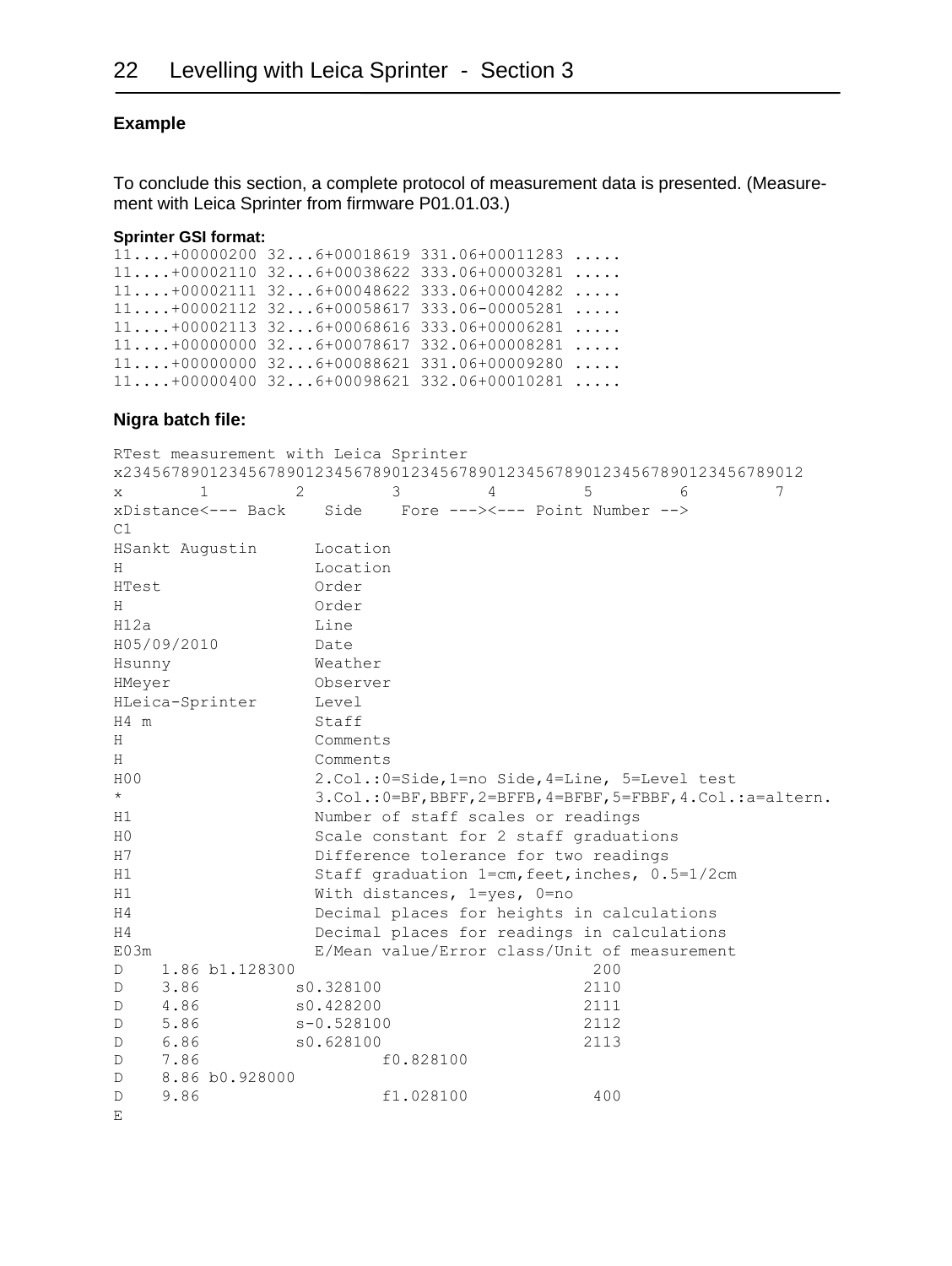#### **Calculation:**

Company XYZ NigraWin - Levelling, Version 5.00 05-26-2015 Page: 1 Job: Sprinter\_english Calculation No.: 1 Location Sankt Augustin<br>Order Test Order Test Line 12a Date 05/09/2015 Weather sunny Observer Meyer Level Leica-Sprinter Staff 4 m Staff graduation 1 cm and Reading sequence BF BF(S) Comments Calculation of Mean Values: mean value - mean of old and new Misclosure = 1.3 mm Max. error E (3) = 2.7 mm Distance Back Side Fore Height Point No. 1.86 1.1283 57.1560 200 1.86 0.3281 57.9563 2110<br>4.86 0.4282 57.8562 2111 4.86 0.4282 57.8562 2111 5.86 -0.5281 58.8125 2112 6.86 0.6281 57.6563 2113 7.86 0.8281 57.4566 8.86 0.9280 9.86 1.0281 57.3574 400 Sum total distances = 28.44 m Delta-H= 0.20010 m Sum backsight distances = 10.72 m Sum foresight distances = 17.72 m Sum of all distances (without side shots) =  $28.44$  m Max. misclosure = 1.3 mm (calcul. no. 1)